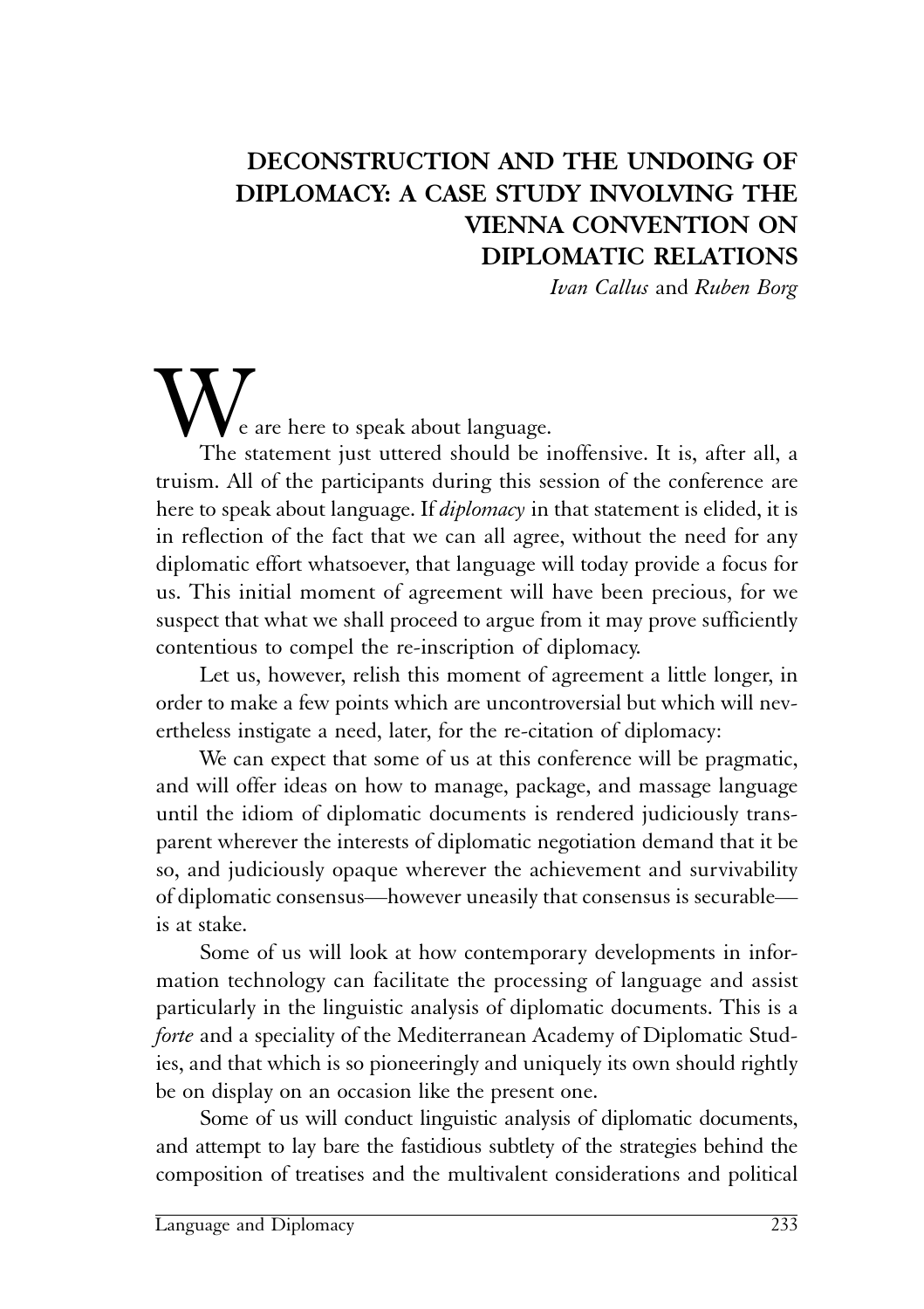sensitivities which often impinge upon the drafting and redrafting of key clauses.

Some of us will offer historical and anecdotal accounts of how an attention to the scripting of diplomatic language has helped to determine the course of international events.

The conference will see all this happening, and more.

These points are as inoffensive as our opening statement. More to the point: where do *we* fit in?

Neither of us is a professional diplomat, nor have we ever studied diplomacy. Both of us are specialists, instead, in the analysis of literary language and of the kind of cultural discourse which interests the humanities. This may hardly seem like a qualification which sets us up naturally to address an assembly of diplomats. It may be as well to explain how we fit in therefore, by first explaining what we shall *not* be doing.

We shall definitely not be considering anything on the lines, for instance, of reflecting that the events in even that most ethereal of William Shakespeare's plays, *A Midsummer Night's Dream*, stem from the intrusion upon the spirit world of the implications of a most diplomatic wedding: that involving Theseus, Duke of Athens, and Hippolyta, Queen of the Amazons, who had earlier been at war with each other. This kind of reference, though significant in its suggestion of the irreducible role of diplomacy, is not quite appropriate to the terms of our invitation to this conference. That invitation originated on the basis of our presumed expertise in deconstruction, a critical discourse which has been applied to disciplines as diverse as law, architecture, and theology, but which in the minds of many remains associated with a very intense scrutiny of the language and assumptions sustaining literary and philosophical texts. If we fit in at this conference, then, it is on the basis of the assumption that deconstruction has something to contribute to the study of diplomacy and of diplomatic language, and on the strength of the expectation that we are able to point out what that contribution might be.

In the light of this, it should be made clear at the outset that there is no such thing as a "consultant deconstructionist". If there is a hole in the market for such a position we remain, much to the dismay of our respective bank managers, unaware of it. What will be offered here, therefore, is not an analysis of diplomatic language founded on a protocol of methods which would be identifiably "deconstructionist". We are here not to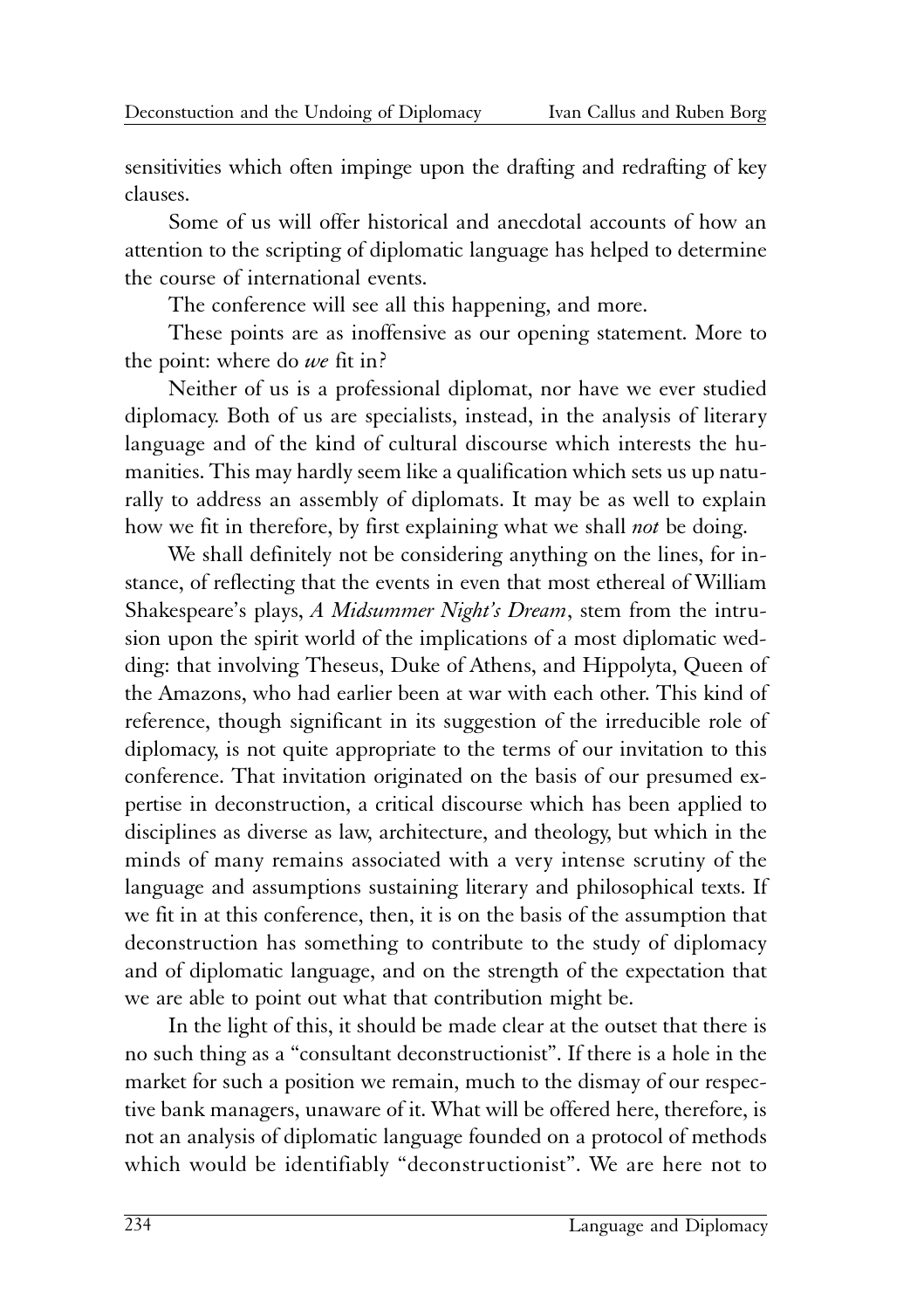conduct a textbook deconstruction—although we do try to indicate, later in this presentation, how such a practice might proceed—but to offer some suggestions on how deconstructionist perspectives on language can compel diplomats to look more penetratingly at the language they produce and work with.

Those of you present who know something about deconstruction, and about the philosophy of language to which it is affiliated—poststructuralism—may look upon this program with some apprehension. They may fear for the integrity, after deconstruction, of diplomatic language. This is because they know that wherever the discourse of deconstruction irrupts, it does so parasitically. The discourse of deconstruction typically conducts itself by *inhabiting* the text it reads. One of the ways by which deconstruction works is by attaching itself to the analysed text so resiliently that there eventually arises a moment of near-symbiosis with the text analysed, until the discourse of deconstruction and the discourse of the analysed text are not easily separable. This is achieved by deconstruction working alongside the suppositions and the drift of the argument in the analysed text. It does so in order to tease out the occasionally disguised, occasionally self-evident strategies which underpin the argument. This teasing out of a text's foundational rhetorical strategies is of course not a unique feature of deconstruction. Such a work of interpretation is not foreclosed to other approaches borrowed from linguistic and literary analysis, like stylistics or discourse analysis. Deconstruction differs from these approaches, however, because it works best when it places under scrutiny the apparent naturalness of the constituting presuppositions in an argument. It forces the silence with which those presuppositions are assumed<sup>1</sup> into eloquent and self-critical self-exhibition:

> Above all, deconstruction works to *undo* the idea…that reason can somehow dispense with language and arrive at a pure, self-authenticating truth or method. Though philosophy strives to efface its textual or "written" character, the signs of that struggle are there to be read in its blind-spots of metaphor and other rhetorical strategies [emphasis added].<sup>2</sup>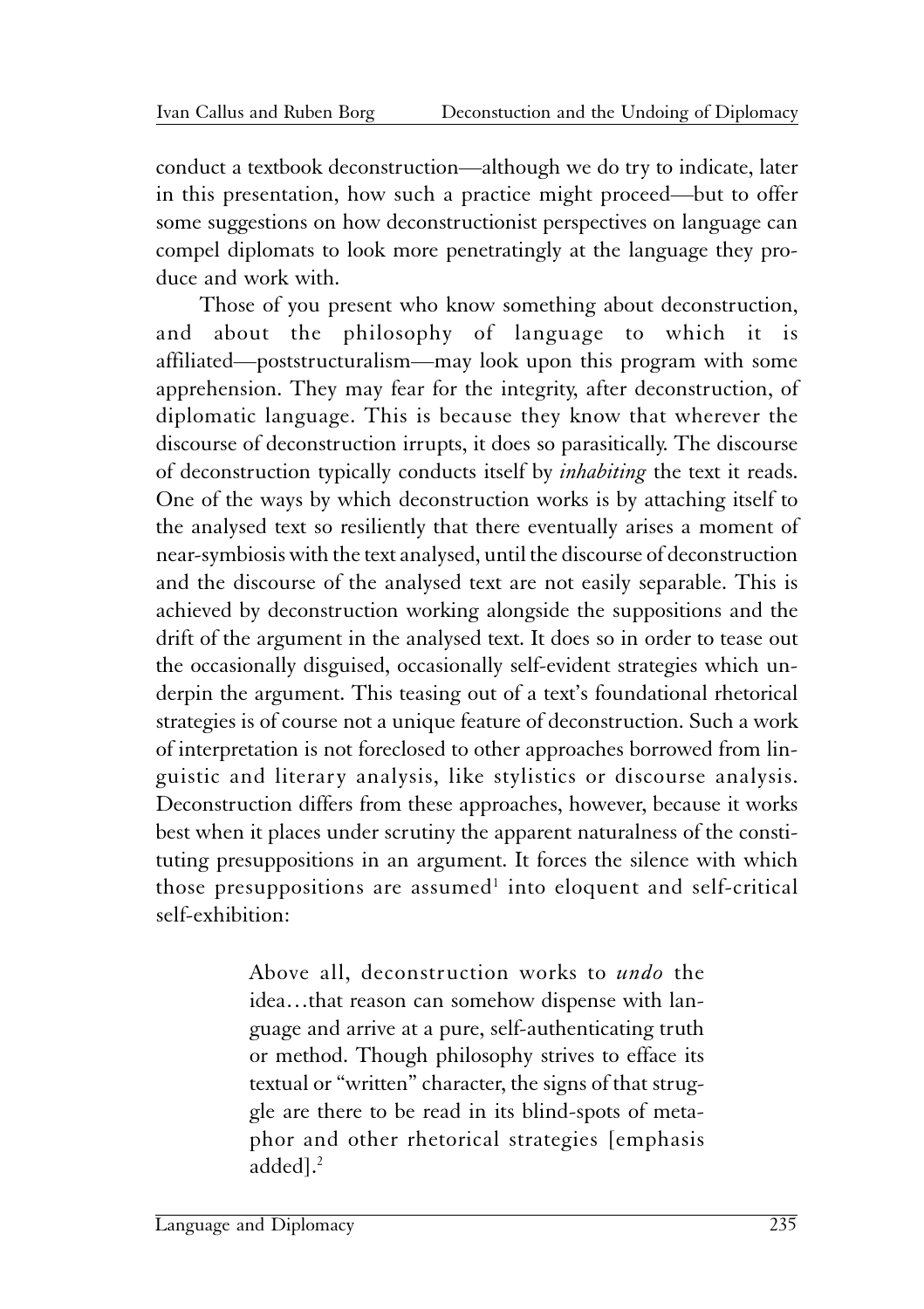Deconstruction tends, therefore, to force the discipline to which it applies itself to look at its own language and to develop an almost pathological awareness of its own linguistic strategies.

In congruence with this, a deconstruction of diplomatic language will tend to *undo* diplomatic language. There is a double sense of the word *undo* at work here. Diplomatic language is undone because it is unravelled until its strategies are loosened. It is also undone because by being so intensely scrutinised, diplomatic language ends up critiqued to the point of being made to stare—and this is undiplomatically over-emphatic—at the possibility of its own ruin.3

If that is the case, some of you may feel themselves wishing that we had, after all, stuck with Shakespeare. That would certainly have made us more popular on the conference floor. But we shall proceed with what we were commissioned to do, mindful that there is a point, later in this paper, where this presentation will demonstrate that it will not have been so undiplomatic after all. The integrity of diplomatic language will have been safeguarded.

While that is maturing, some of you will no doubt be thinking that all of the above has been a lengthy preamble to the task promised in this paper: a demonstration of what deconstruction can (un)do with diplomatic language. Deconstruction, indeed, typically set out by querying its *frame*, i.e. the context within which it finds itself.4 To that extent, this has thus far actually been a textbook opening to a deconstructionist analysis. By asking ourselves, in your presence, what justifies our participation here, we have foregrounded the fact that we are here almost parasitically, because we are about to explain how a particular discourse deconstruction—can enter into a parasitic relation with the language to which it will here be applying itself: that of diplomacy.

We are therefore, to all intents and purposes, taking up the role of *agents provocateurs*. The *agent provocateur* is a figure who infiltrates a group in order to undo it from within. We too are acting like *agents provocateurs*: in our case by infiltrating deconstruction into this conference in order to undo the language of diplomacy. By applying deconstruction to the language of diplomacy, there will be insinuated into the event of this conference a doubled principle of parasitism, as we shall explain, and the relations of guest and host will thereby be transgressed.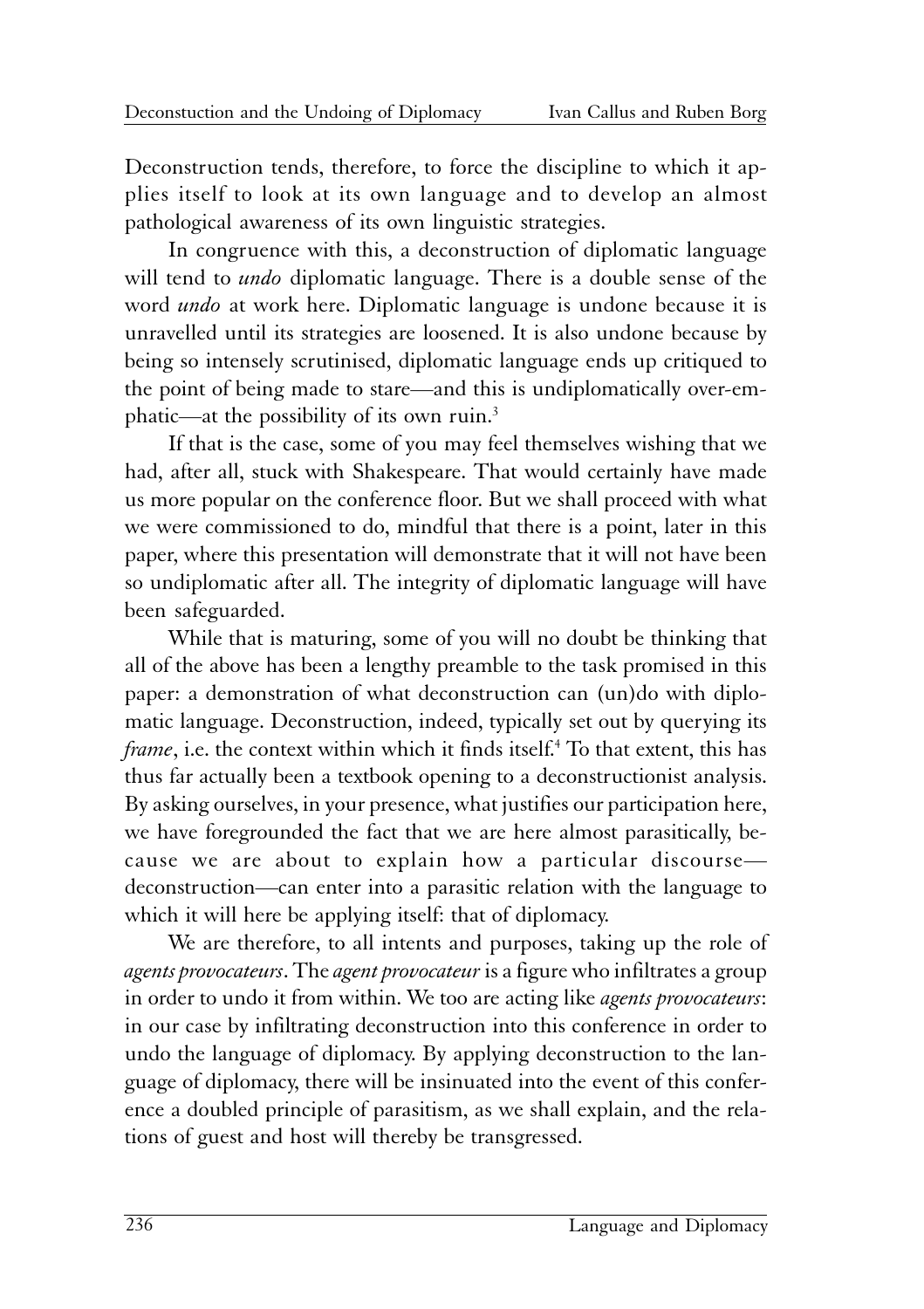Why do we so shamelessly and audaciously bring this to your notice? Could anything be more undiplomatic?

And yet: could anything be more diplomatic? Could we have done anything more compliant with the logic of the institution of diplomacy?

Let us remember that a host is somebody who welcomes, who offers hospitality, who holds the door of his dwelling open and bids the one outside to enter. The one who enters may comply with the rules of the house while inhabiting it, or may choose to make herself *persona non grata* by disregarding them. Is not this—by way of combining the protocols of deconstruction with the institution of diplomacy—*the great opportunity but also the great risk* run by a text subjected to deconstruction or by a country observing the rights of diplomatic personnel? Like a deconstructionist reading which can either reinforce or sap away at the text it inhabits, the practice of diplomacy can strengthen or undermine the country within which it conducts itself.<sup>5</sup>

To explain further: a diplomat resides in a host country conditionally. A diplomat is suffered to reside in a host country on condition that s/he respects the laws of that country and those governing the practices of diplomatic travel and exchange, and until such a time as that respect is no longer accorded or—for this can also happen—no longer reciprocated by the host. In this regard, there is an intriguing congruence between what the discourse of deconstruction sets out to do—i.e. inhabit the host text to work from within it, occasionally *with* it (in co-operation with it) and occasionally *against* it (in opposition to its foundational presumptions and idiom)—and what the diplomat resident in a host country does, i.e. liaise within the host country with its diplomatic and political class in the interest of securing further cordial exchanges between the respective countries, or as a privileged exponent of the discord which threatens to undermine mutuality between the two countries. It is almost as if the logic governing deconstruction is the logic governing diplomatic behaviour.

That is no doubt an overstatement.<sup>6</sup> There is nevertheless enough of a resemblance in the two protocols to lend a certain piquancy to the fact that the particular application of deconstruction which will proceed over the rest of this paper will seek to undo the language of diplomacy, for squaring off one discourse against the other is bound to lead to a certain play of specularity and counter-identification.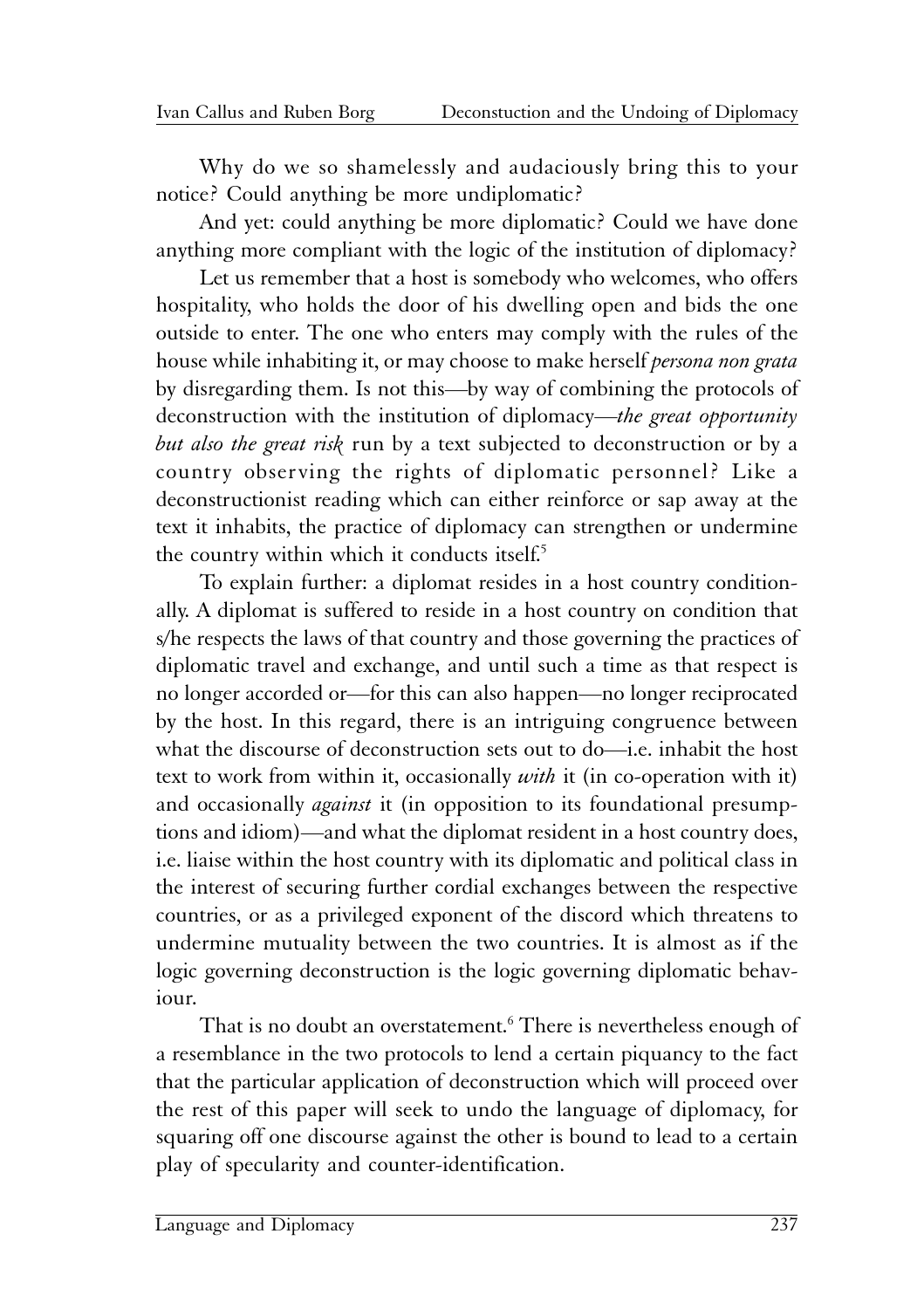Indeed: what does it mean to apply one bivalent discourse to another bivalent discourse? What happens when deconstruction, which when it inhabits a text can end up *non grata*,<sup>7</sup> inhabits the language of a discipline—diplomacy—which when it breaks down can sometimes lead to those who speak it becoming *persona non grata*? And what happens particularly when deconstruction, which is wary of any recourse to the nomological—Derrida, for instance, speaks of his distaste for the phrase *il faut* (one must)8 —applies itself to a diplomatic text which, in order to prevent the very possibility of those it binds becoming *persona non grata*, seeks to lay down *the law of the conduct of diplomacy*?

It is to examine these questions that we have chosen to analyse, as our primary text, one of the foundational texts of diplomacy. The text we have chosen seeks, precisely, to regulate the parasitism which potentially undermines diplomacy, and to force upon it a certain probity and a protocol of acceptable behaviour. We are going to read with you, and ponder deconstructively, certain expressions in the "Vienna Convention of Diplomatic Relations". The discourse of deconstruction, which is the discourse suffered to be parasitic on its host, will hereby seek to scrutinise a text which seeks to regulate diplomatic relations and to prevent them from becoming parasitic. There is, we think you will agree, a pleasing piquancy in this *mise en abîme* structure which takes the codified prevention of parasitism upon a host and embeds it within an approach which is parasitically made to inhabit that very codification.

The Vienna Convention on Diplomatic Relations dates back to 1961. Manuals of diplomacy tend to speak of it as a watershed document whose "scope and success" are "impressive". It is, we are told, "almost universally regarded as embodying international legal rules on diplomatic intercourse between States". The document is all the more significant because "[i]ts gestation (1956-59)…was attended by considerable goodwill and co-operation and a good deal of hard work", and because it emerged from "an almost unique impetus towards international accord".9 There is here a repetition of *almost*, to the significance of which we will need to return. The Convention, we are assured in the meantime, "has been accepted by an overwhelming majority of the members of the United Nations as representing an internationally agreed codification of modern diplomatic law".10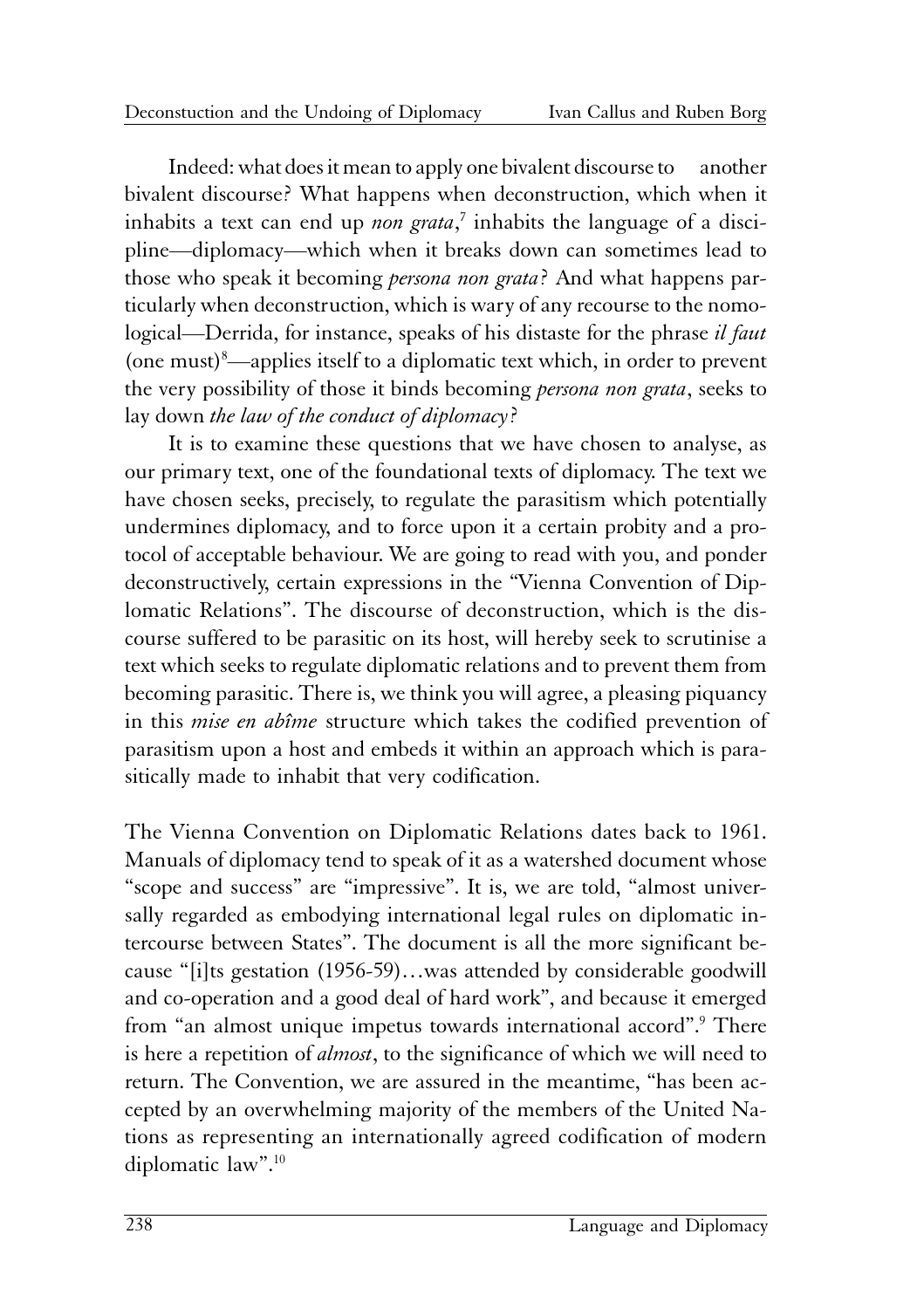We would like to read with you this Convention, this law of diplomacy. We are particularly interested in the *procedures* of the "internationally agreed codification" of this law. These procedures which *institute* the Convention as *law*, and arraign to themselves the legitimacy that finds it foundation in "international accord", inaugurate, in the moment of description of the practice of diplomacy which is also a moment of prescription, the forthcoming relations between the history and the law of diplomacy. The history of diplomacy should henceforth be circumscribed by the law of the Convention, at least to the extent that the practice of diplomacy after 1961 approximates to, rather than deviates from, the law.

Let us not underestimate the linguistic complexity that must convey the significance of this contract. By the rules of the language we speak, when two or more sides convene they come together. This happens even more fatefully when out of the coming together of States, a law is instituted which is itself a product of and a crowning achievement in the history of the diplomatic intercourse between the nations of the world. What else can we anticipate of the event save that it makes history and that it takes place under the roof of language?

The procedures which proclaim and seal this event foreground themselves in the Convention's beginning and end. We would like to read with you, therefore, the Convention's preamble and the last of its articles, Article 53, which both appear to us particularly aware that the *eventfulness* of the occasion needs to mark itself with its own momentousness and declare its own status as law. Indeed, it seems that we are looking at a text whose logic, born out of "international accord", is irreproachable. The portentousness of legalese—a portentousness to which "the States party to the present Convention" (and we have been reassured that they form the "overwhelming majority" of the United Nations) are in turn party monumentalises the probity of that logic. The Convention, in its very beginning, feeds itself with its own authority, defines itself in its own terms, guarantees its own authenticity. It is a text that disqualifies but does not qualify what is external to it.

There is no higher law, no law more authentic than the one that is utterly closed to the outside. So it seems, but we would not really have you believe that.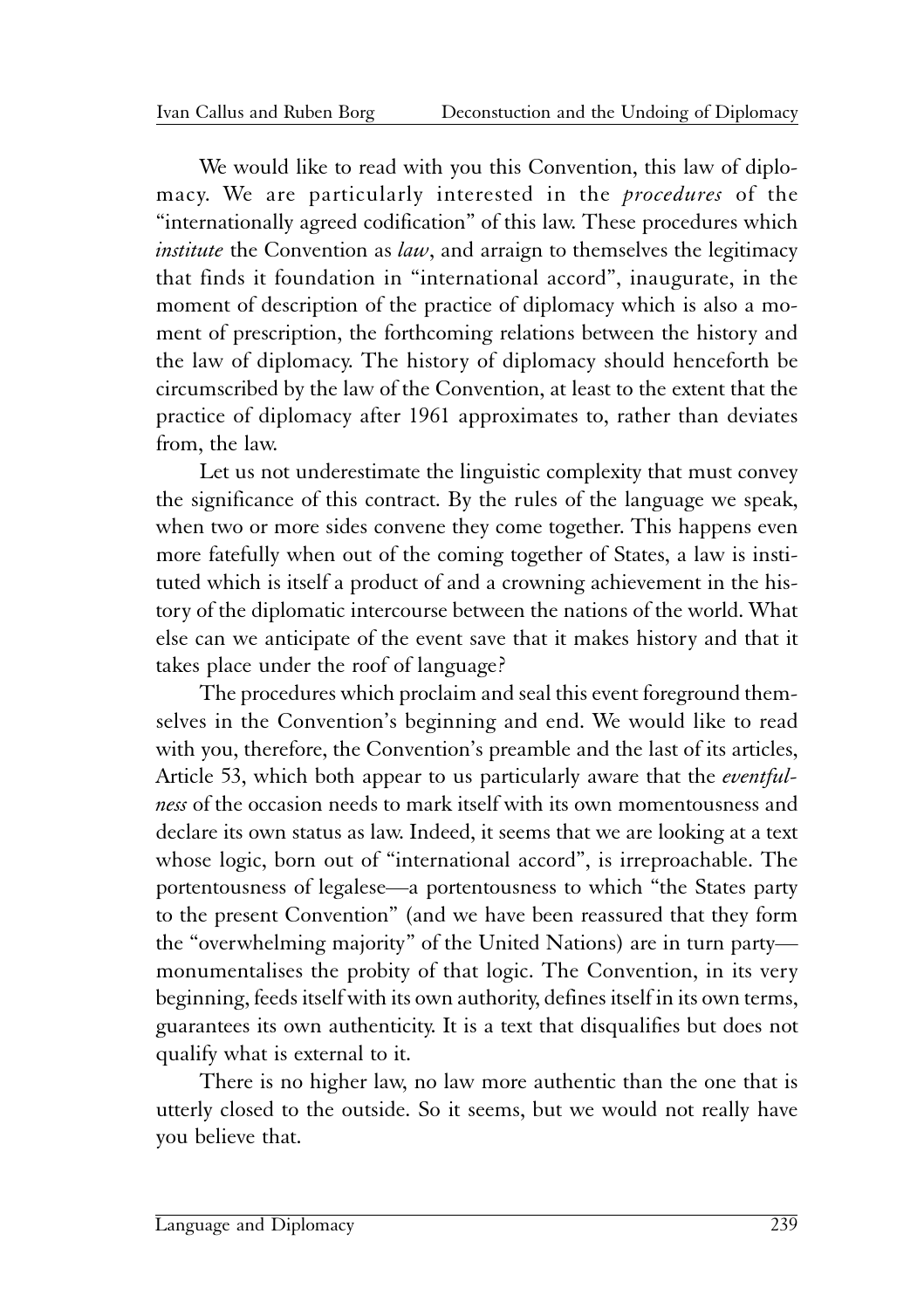The question of a text's authenticity is indissolubly linked with the problem of determining its limits, and it is almost superfluous to add that a text like the one under study, so neat, so self-possessed and self-contained, will have done the job for us in advance. There is no way we can hope to break in, and perhaps (prospect more hopeless still) we are in there already. But for one important complication. We come upon it, significantly, in the document's opening paragraph, in an intractable phrase situated at the text's margin, and presenting us with our very first gate of entry.

The first words of the opening sentence of the Convention reads: "The State parties to the present Convention have agreed as follows". Never mind that these words do not make up a complete sentence. What's more important, for the purpose of our investigation, is that the sentence comes with a parenthesis, and a long one for that matter, which splits its syntax in two, distancing further than we can take hold of in a single breath or in a single grasp of memory Subject ("The State parties to the present …") and Predicate ("have agreed"). It is a separation that will, among other things, perform an interesting game with time, freezing in a timeless present of memory ("Recalling …"), belief ("Believing …") and assertion ("Affirming") all the operations by which the present perfect of consensus ("the States … have agreed") will contract the future to that which is diplomatically legalised in the moment of the utterance of diplomacy's law.

But let us not stop on that for the moment, or not yet. Let us look, instead, at that part of the Convention's opening sentence (which does not wind to a full-stop until the end of Article 1, by which time definitions have been established) containing the parenthesis:

> The States parties to the present Convention, / Recalling that peoples of all nations from ancient times have recognized the status of diplomatic agents, / Having in mind the purposes and principles of the Charter of the United / Nations concerning the sovereign equality of States, the maintenance of international peace and security, and the promotion of friendly relations among nations, / Believing that an international convention on Diplomatic intercourse,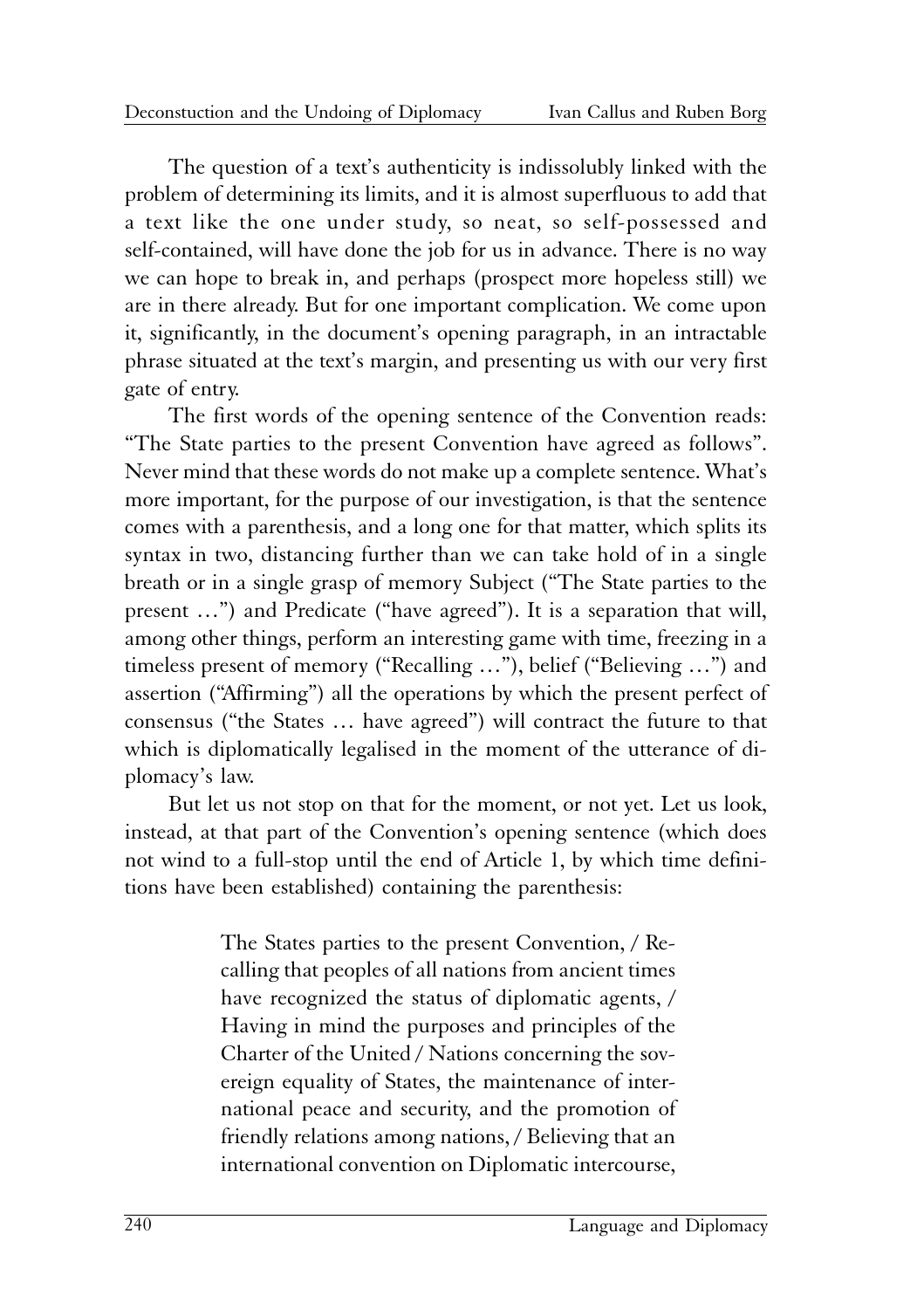privileges and immunities would contribute to the development of friendly relations among nations irrespective of their differing constitutional and social systems, / Realizing that the purpose of such privileges and immunities is not to benefit individuals but to ensure the efficient performance of the functions of diplomatic missions as representing States, / Affirming that the rules of customary international law should continue to govern questions not expressly regulated by the provision of the present Convention / Have agreed ...

Perhaps what is most unbalancing about this parenthesis is the suggestion, propounded in the first few lines, that the States engage in an act of memory ("Recalling …"). They have, indeed, a memory in common, pertaining to what diplomacy has been "since ancient times" and one which makes it possible to say that the States are "of one mind". If we can say of this memory that it signs the text, if the one mind is seen to exist as the Convention's basis, frame and limit, then the identity of the text has been problematised already, and that in the very assurance of its self-possession.

It is surely not insignificant that for a long time the meaning of diplomacy was synonymous with archivisation.11 A diplomatic oneness of mind with a memory and a reading library would know in advance the nature of that which cannot be spoken of in the record of the coming together, at Vienna, of an "overwhelming majority" of States within the United Nations. That which refuses the invitation to convene to come together and commune, and to archive this moment of law *as* law, is that which in the accord (born from States being of one mind) establishes *dis*cord as that which refuses to sign the Convention (which is also an archive of a consensual convening). It is also that which must be repressed at the moment of the law's self-proclamation.

There is enough, here, for the text of the Convention to have had its self-confidence (a confidence, also, in the promise of its impenetrability and generalisability) shaken. A History and an identity that remembers and safeguards this History, among others archivising it in the text of the Convention, have appropriated the law.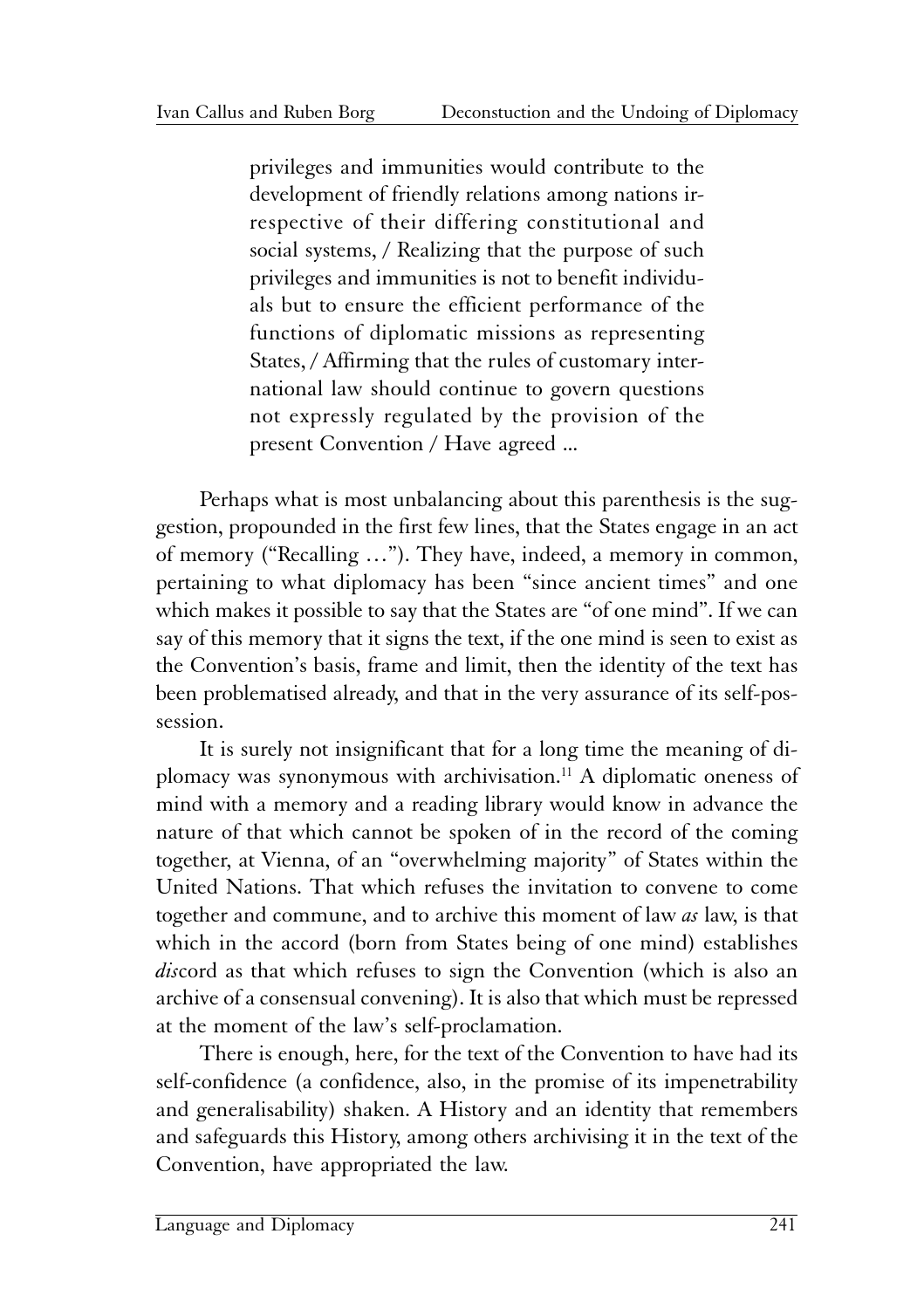But the law binds only those who sign. And it is indeed in the motif of the signature that this deconstructive reading will find its pre-text.

It is among the objectives of this deconstructive exercise to focus on the Convention's attempts to master and define its own identity. The mastery appears practically flawless, but it can be seen to belie itself. We will attempt a reflection on how the Convention's rhetorical strategies involve it, and its signatories, in an ideological paradox that it would probably shy away from, chary of the politics of property and appropriation that guarantees the law, and the law alone, an access to its own identity.

Yet the issue of property and appropriation is, of course, where it all coheres. We read, in the Convention:

#### **Article 29.**

The person of a diplomatic agent shall be inviolable. He shall not be liable to any form of arrest or detention. The receiving state shall treat him with due respect and shall take all appropriate steps to prevent any attack on his person, freedom or dignity.

#### **Article 30.**

1. The private residence of a diplomatic agent shall enjoy the same inviolability and protection as the premises of the mission.

2. His papers, correspondence and, except as provided in paragraph 3 of article 31, his property, shall likewise enjoy inviolability.

Dare we see this as an allegory of sorts?

Can we resist the temptation of assimilating it and its governing concepts into a reading practice, that promises in fact to betray it completely?

Contemporary myths of language, particularly those affiliated to the "linguistic turn" in the humanities, have accustomed us to suspect of concepts concerning mediation, the proper and the law. In particular the dream of a neutral language, a language *super partes* which would be untouched by other languages between which it is called to mediate, is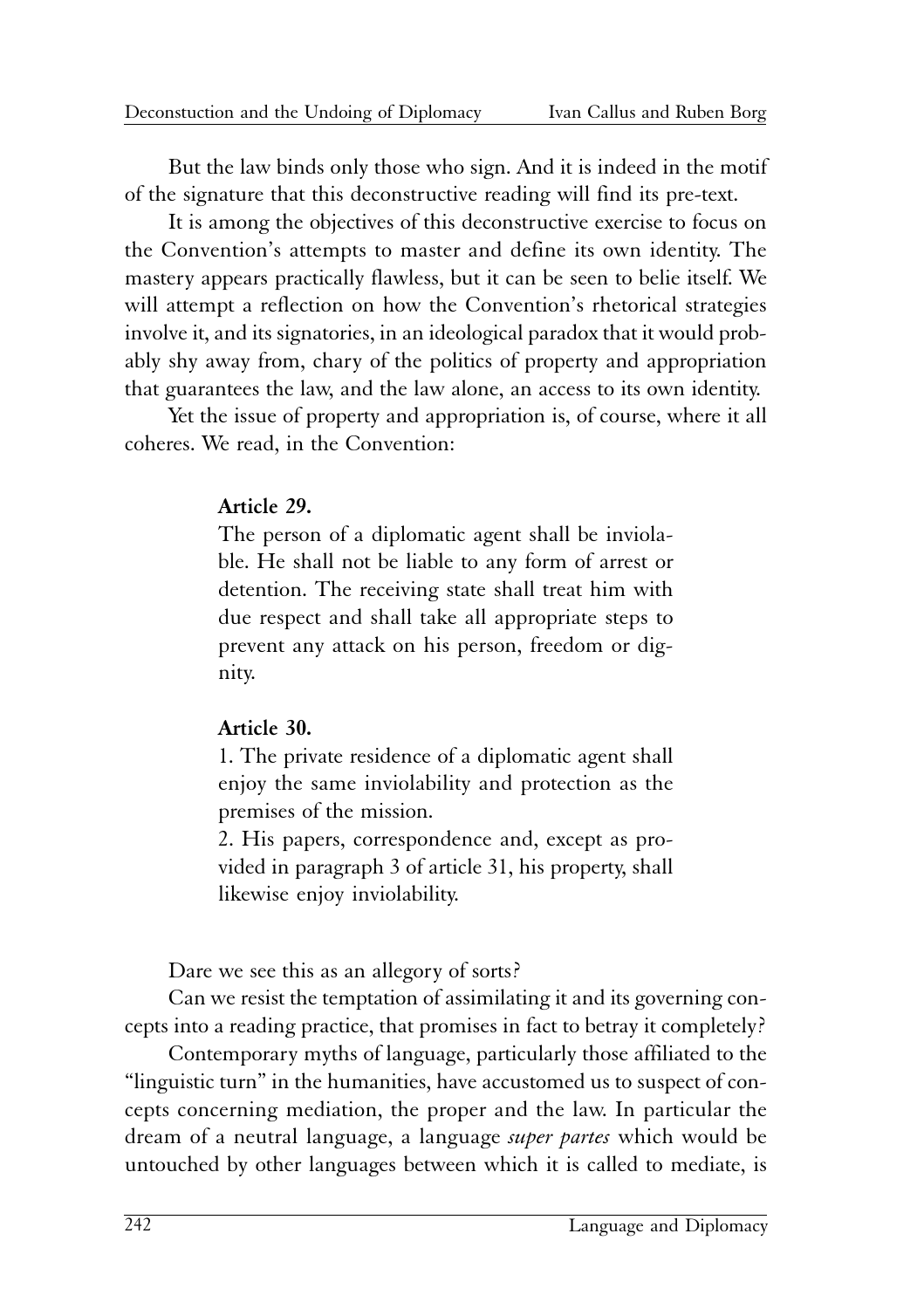one upon which incredulity falls. Such a neutral language, politically measured, corrected of all possible *double entendres*, neutered of any association that is foreign to the business of law, unvitiated by implication and which exists only in what it means to say, represents a challenge to Institutions of Diplomatic Science and what they might wish to prescribe and proscribe. The language of the diplomat, but not only his, must make up its mind on whether it can still be a language open to mediation—and let this word be qualified by its etymological kinship with healing—or whether it will affirm its unassailable neutrality, its being in between two sides, its being always mediated, that is to say always already immune.

While it tries to make up its mind, let it hear what the myths spell out:

> As distinguished from a litigation, a differend [*différend*] would be a case of conflict, between at least two parties, that cannot be equitably resolved for lack of a rule of judgment applicable to both arguments. One side's legitimacy does not imply the other's lack of legitimacy. However, applying a single rule of judgment would wrong (at least) one of them (and both of them if neither side admits this  $rule)$ <sup>12</sup>

A myth, this, with a suggestive applicability to the impasses which diplomacy sometimes encounters. There is then, no language that is metalinguistic. That is a drama explored in the theory of poststructuralism, but it is also the drama lived by diplomacy. In practice, and however many languages the diplomat knows, the diplomat can only ever inhabit the dimensions of language that are bound to the immediacy and the dictates of circumstances beyond which no other or higher propriety can be accessible, while yet pretending that the possibility of the *meta* plane, to which the moment of mediation would *properly* belong, exists. Is not this the fiction and the site in which the Convention is written? But if there is always, only, a differend, then what is it that is proper to the Convention, merely?

To explain otherwise: the language of the diplomat, the Convention appears to affirm, possesses a memory of its own, and consequent upon that property is a responsibility unto history. That responsibility is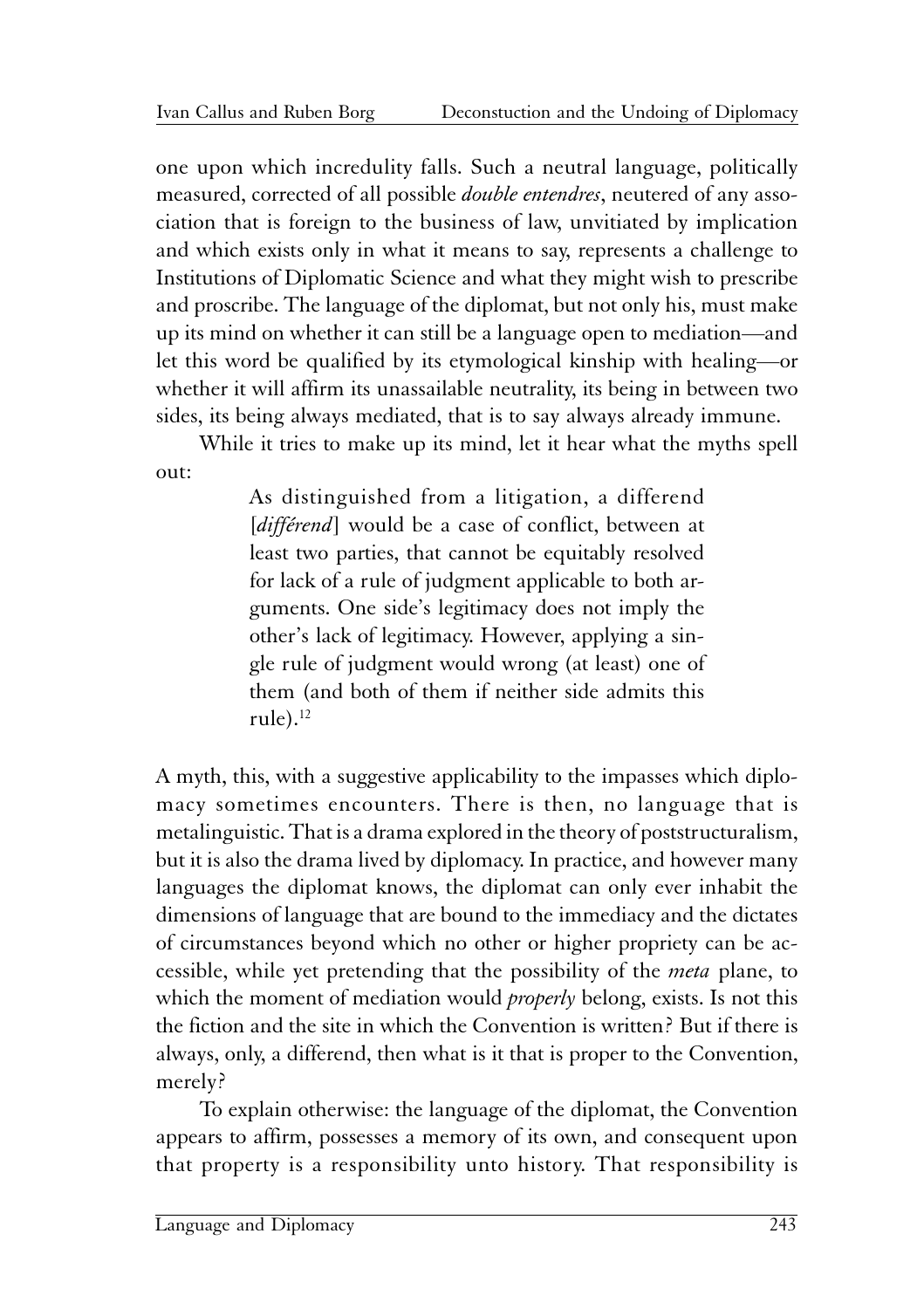ideologically charged, at least in respect of the ideology of language which it silently embraces. It is an ideology which renders it possible for the Convention to speak as from a place where full possession of its own speech can be claimed, and where it is unproblematically authentic to itself. This allows the Convention to inaugurate, in an act of illocution, what it does. The act is tantamount to the inauguration of a metalanguage, or "a rule of judgment", to which supposedly no differend would be intractable. And yet, truthfully—for a text, as deconstruction holds, cannot lie about itself even while it dissembles and gambles with selfdisclosure and self-concealment—the Vienna Convention raises the question of how authentic its speech can ever be in laying claim to the status of "a rule of judgment".

Authenticity, let us remember, is a matter which both concerns the law (and, more precisely, the law of property) and the issue of identity. The issue of property is what determines the Convention's memory and guarantees the identity of that memory, such that the Convention may always be identical to itself irrespective of who lays claim, in whatever language, to its letter.

The question of the Convention's authenticity may thus be rephrased:

Who owns the text, or whom does this text own? Who is supposed to own this text, or whom is it supposed to own?

And also, and not least, who will own to this text?

Let us, in an attempt at an answer, look for the word *authentic* in the text. We find it at the end of the Convention, there where the issue of language, and thereby that of property and identity, is uppermost:

> The original of the present Convention, of which the Chinese, English, French, Russian and Spanish texts are equally authentic, …

You will doubtless guess why this sequence was chosen. It is intuitive, is it not, that the "equally authentic" character of five different languages is a chimerical entity. Admittedly, there is a pragmatic and a political advantage to be gained by assuming that all five languages are equally authentic, not least the fact that sensitivities concerning the relative importance of the five languages are not hurt. We understand this. The problem, however, is that language tends to undo confidence in the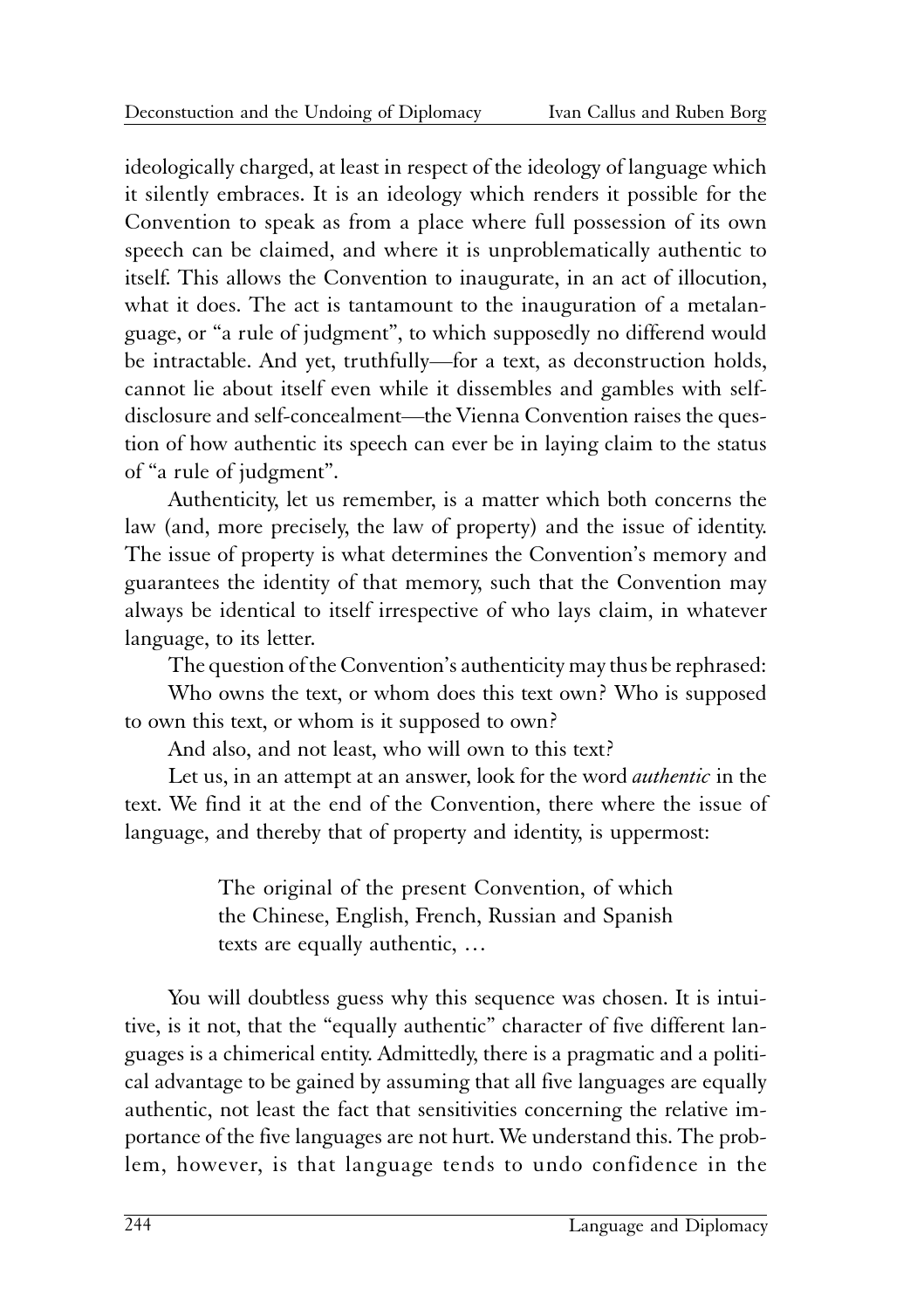equivalence of different tongues and in their ability to congruently express similar sentiments. Indeed, the use of *similar* in the previous sentence indicates the problem, for similar effects are not good or precise enough in contexts like those which the Convention, in its multilingual forms, tries to regulate. *Identical*—returning us to the issue of identity and its link with authenticity—would be the adjective required, and the absoluteness of the identity at stake is suggestive of the problem. All the versions of the text, in all five languages, must be absolutely identical to each other. In none of the squarings off between the five versions of the Convention can a remainder or a lacuna of meaning be tolerated. Such a remainder or lacuna could lead to diplomatic embarrassment or, in that well-known and fateful euphemism, to a "diplomatic incident".

Now to believe that avoidance of a remainder or a lacuna of meaning is possible is to believe in the interchangeability of languages and to ignore problems of translation and of what can be lost in translation. It is also to disregard the fact that effects of ambiguity, nuancing and connotation, some of them perhaps unwitting, will indubitably take over to erode the integrity of the Convention's identity once it finds itself expressed in more than one language.

What can be said about this, except that it forces us to rethink the text's canonicity? When a text attempts to be canonical, when it is conceived to speak the law, it tries to disclose its own impregnability. Even if it were found to have errors and loopholes, the fault couldn't be hailed but as a hallowed guilt, itself enshrined in the law which the text speaks and is. Such a text cannot be disqualified even if it is disqualified by its own language. To challenge the authority of its word would be to challenge the law. That would also be to think the unthinkable: the unthinkable of the challenging of the law, from which the history that the law would bind could then ensue unregulatedly.

It follows almost logically, therefore, that the text must declare and legitimise its own authenticity. And it is singular indeed that it must do this in the very same breath as it affirms its status of equal authenticity in Chinese, English, French, Russian and Spanish. The possibility of equal authenticity is, subversively, also the possibility of unequal authenticity.

The text's greatest embarrassment lies here, in its language, and at that point where it declares its own authenticity—its self-possession and self-identity—in different languages, the multiplication of which speaks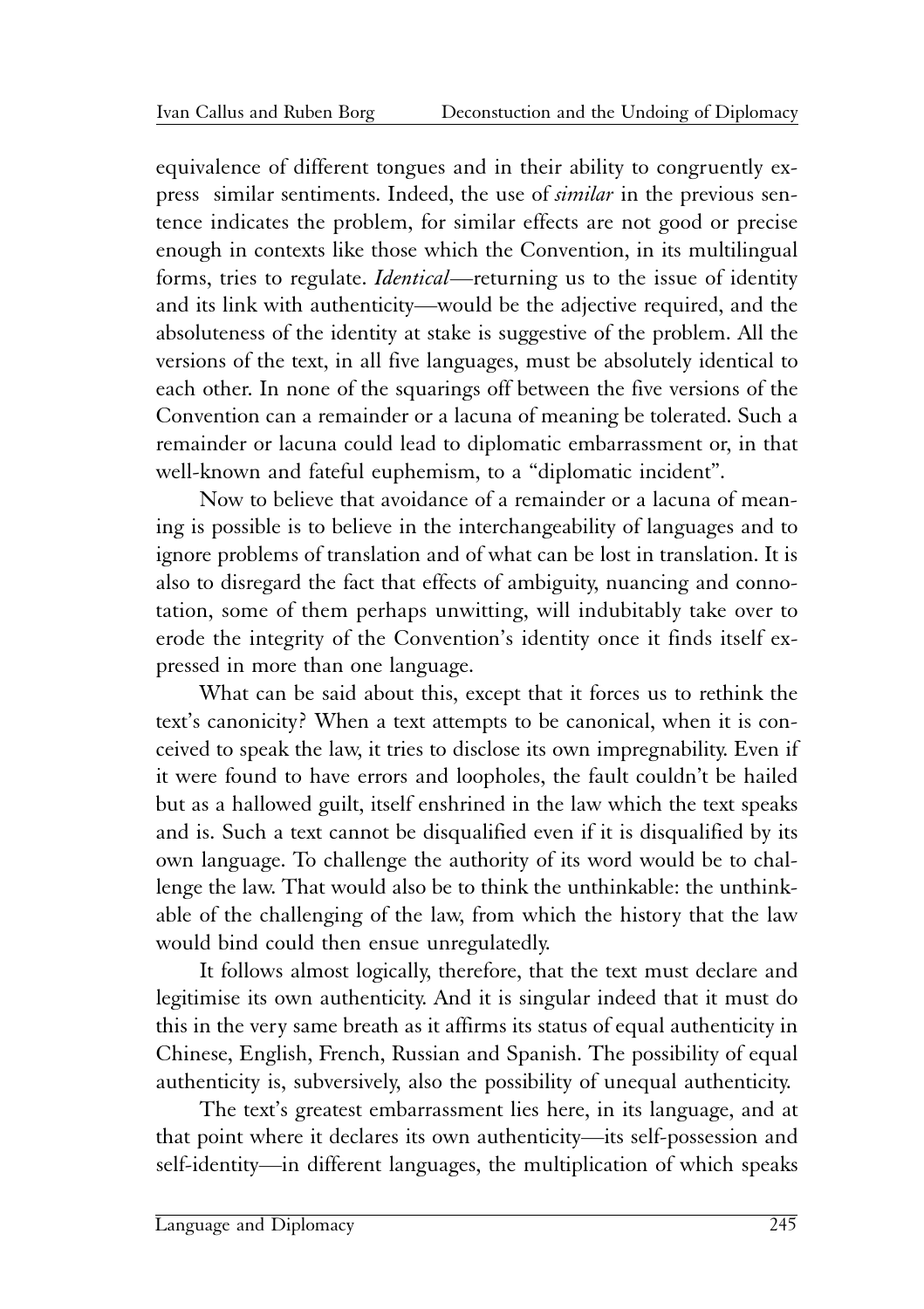a plurality of histories as well as a plurality of tongues. Over those histories, and those languages, no metalanguage can mediate, either arbitratingly or healingly—at least if certain poststructuralist views of language are to believed.

Why is it that the Vienna Convention on Diplomatic Relations, even to a reader unversed in deconstruction (for few readers would really take the claim of equal authenticity at face value) reveals a disconcertingly high confidence in the transparence of language, and in language's capacity to be unproblematically referential, perspicuous, and denotative? Why does it appear to affect a disingenuous innocence in language's capacity to possess and identify what it wants to say? Why is it that it seems to believe in language's own authenticity, upon which another authenticity—that of diplomacy—would rest?

Need we really ask, except to anticipate that the answer will say as much about the language of deconstruction—which tends to suspect the affectation of transparence and perspicuousness—as it does about the language of diplomacy—which often needs to contrive to be both affirmative and non-committal? This incommensurability between the ethos of the two discourses will, as we will explain, ensure that neither emerges unscathed from the encounter with the other.

Let us first, however, read on a little further, and see what follows the assurance in the Convention of equal authenticity. We read that the Convention "shall be deposited with the Secretary General of the United Nations, who shall send certified copies thereof to all States belonging to any of the four categories mentioned in article 48". This is taken from the sentence which concludes, just before the signatures which ratify the Convention and to whose problematic nature we will need to return,<sup>13</sup> the Convention. And article 48, to which the above sentence refers and appeals, reads:

> The present Convention shall be open for signature by all States Members of the United Nations or of any of the specialized agents or Parties to the Statute of the International Court of Justice, and by any other State invited by the General Assembly of the United Nations to become a party to the Convention as follows: until 31 October 1961 at the Federal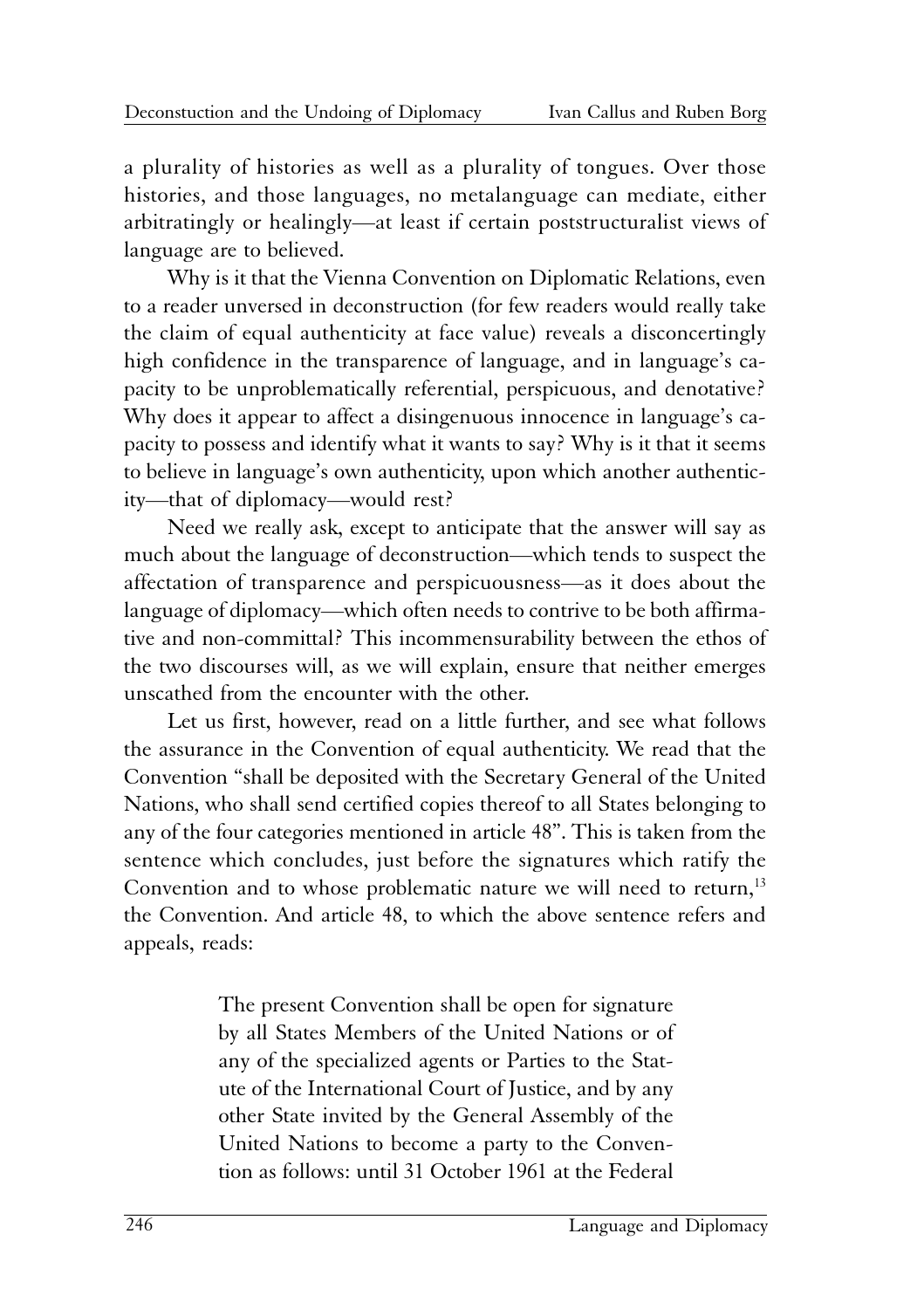Ministry of Affairs for Austria and subsequently, until 31 March 1962, at the United Nations Headquarters in New York.

The law, then, circumscribes itself through the imperativeness of deadlines. "Sign me by such a time," it says, "and you will bind me to come into being, to bind you with the law of the past and future history of diplomacy"; "fail to sign me before the allotted time, and you will not be bound by me, nor will you bind me". The Convention at Vienna, then, or its text, will not have been the last word. There is yet time, until 31 March 1962, in which one can sign in order to *submit to* but also to *birth* the letter of the law of diplomacy.

It was never going to be, simply, a matter of simply ratifying the Convention. There is also and necessarily time in which to refuse what the Convention attempts to lay down as law, and the time for that refusal is written into the text, which thereby inscribes within itself the possibility that unless it is signed it would be pregnant only with the *promise* of its lawfulness.

There is a strange temporality at work here. The Convention, written throughout in a play of tenses which appears to assert that it is already binding and settled (it is written, in the preamble, that "The States parties to the present Convention … *have agreed*", and in the conclusion that "the undersigned plenipotentiaries, being authorised thereto by their respective governments, *have signed* the present Convention") actually defers to the tyranny of a future of signatures: signatures which can be forthcoming or withheld.

Nor will the future unfold itself unstintingly. The Convention, when signed, will have been ratified by the States in whose name representing diplomats will have come to sign. There will have been a period of waiting, in the hope that more proxies—for self-presence was never on the cards, it was always going to be a game of deferrals and relays—would put their names to the document. And then, at the deadline, when it would have been clear that no one was going to come to sign any more, even if there remained space if not time, then the Convention would have been bound: bound into being; bound by those who signed and who it in turn binds to itself as to the law; but bound also, and perhaps above all, by those who chose not to turn up in time to sign, and who it therefore does not bind nor is bound by.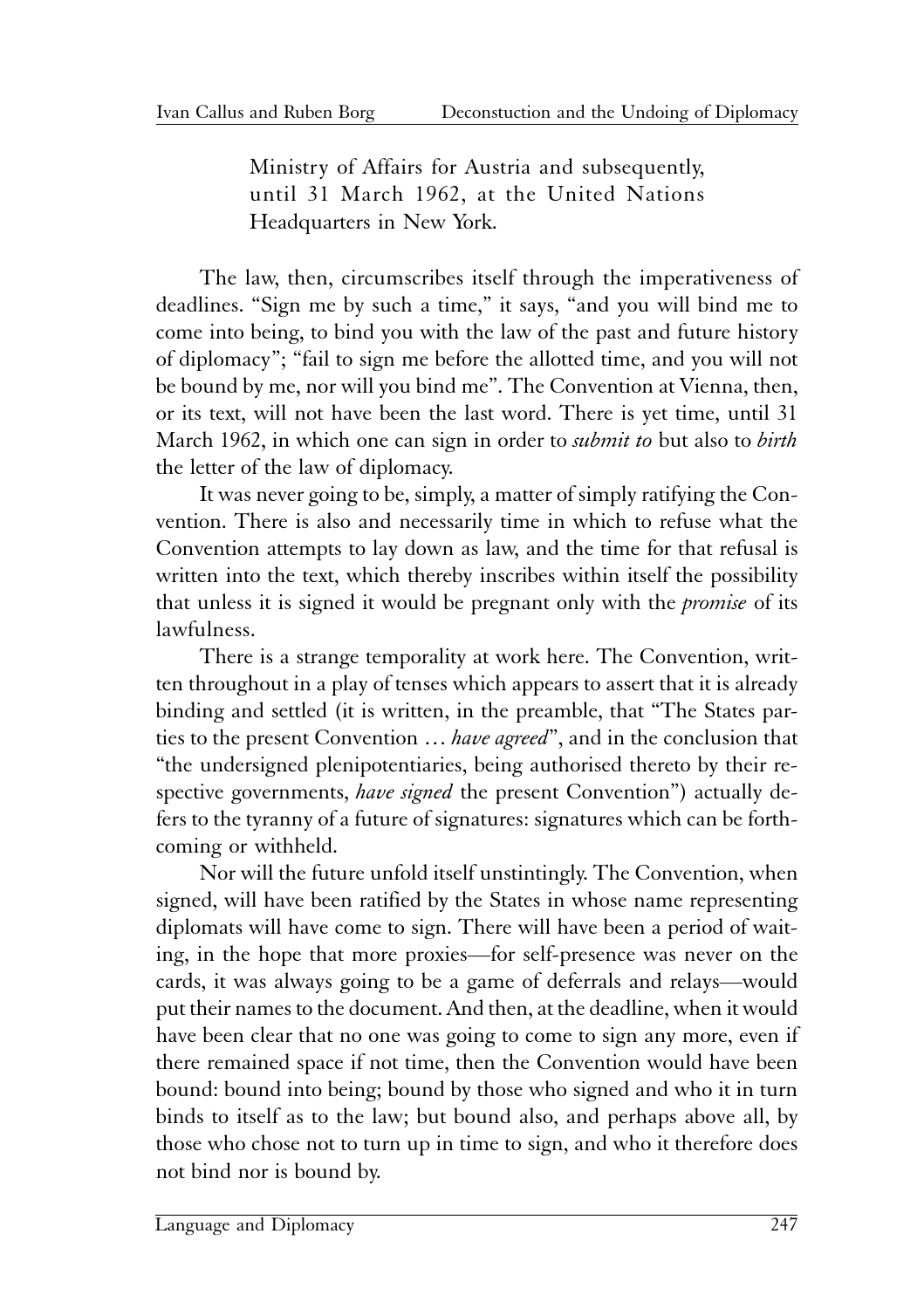Thus will have been accepted, or refused, the time of an inauguration of a law of diplomacy which would also be the time of the rememoration, archivisation, and contracting of a history of diplomacy.

And the temporality is all the stranger because it is forcing us, here, now, to speak of the Viennese past of March 1962 in tenses which seem inappropriate, which seem to merge past, present and future in a oneness of time which is unrealistic and is yet the realtime of diplomacy, at least since March 1962.

And what if one does not sign in time (we can indeed, keep to the tense of realtime, the present) or withholds the signature? Is not this, as well, written in the Convention? Is it not this, ultimately, that is the trouble? Have we not said above, already, that the text of the Convention disqualifies what it excludes, that the text is closed to its outside, that the play of *almost* in so many sentences extolling the near-unanimity of parties to the Convention is significant, that the law of diplomacy can henceforth be approximated to or deviated from? So many different ways of defining the inside and the outside of the Convention, or what is proper to it and what is not. So many different ways of approaching, to re-cite other questions we have asked, the issue of who owns the Convention, whom it owns, and, most of all, who owns to it.

In the event, we know that the majority of the United Nations' member states did sign. The majority of the peoples of the world owned to it, signing it through the proxies (or diplomats) of the proxies (or governments) of the people. Strange, indeed, that the law must be instituted by the proxy of the proxy of an authority which derives from the people, who are ultimately of little account, as is marked by their metonymic representation through the word *States*.

We do not want to know—nor need to know—which States did not sign, and why. It is enough to know that unanimity was not absolute. One state would have been enough, according to the logic of exemplarity which deconstruction has shown to be the logic of universality, $14$  that it was always possible not to sign. We also need to remember that in the realtime of diplomacy one does not sign the convention once only, but recurrently. A state is always ratifying or not ratifying the Vienna Convention, through its adherence or non-adherence to the law of diplomacy.

A pariah state which does not sign, which places itself outside the practice of diplomatic law—like the country where the iconic figure of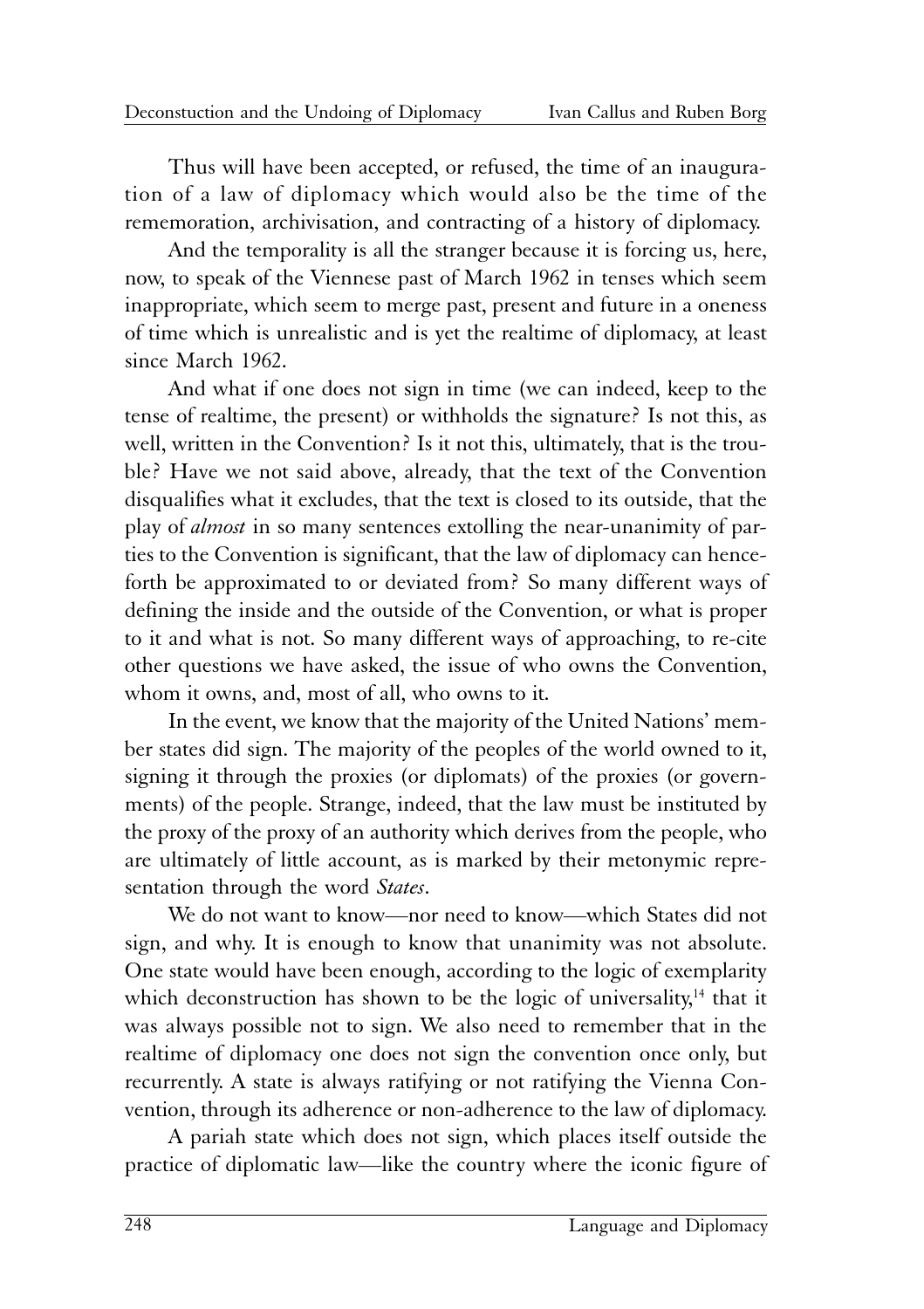deconstruction was born: please allow us this allusion rather than an identification of what is, in any case, well known already<sup>15</sup>—represents the outside of the law of diplomacy, over which the law can pronounce only its reproach. For the law in question can seek to bind only those who agree, recurrently, to be bound. Those who remain outside the jurisdiction of diplomacy are those who are excluded from the law of the Convention. And those who remain outside, who refuse to sign, are precisely those with whom a process of translation is most urgent.

Was there not always going to have to be a process of translation? Who is it that is not covered by Chinese, French, English, Russian and Spanish? All those who do not answer to those languages, who do not own to them and who yet would like to own to and answer to the Convention, must translate or be translated in binding themselves to the law of diplomacy. Yet is there not also a political violence in this privileging of five languages which, though they cover the majority of the world's population, commits all the others who do not speak one of them to a necessary exercise of translation? If there is going to have to be translation, is authenticity assured? Do we really believe that it is?

You will perhaps tell us that one need not be a deconstructionist to build up distrust in certain expressions of the Vienna Convention and in its deliberately disingenuous faith in language's perspicuity. That is true. We agree. But one perhaps does need deconstruction *to insist on making eloquent what the Convention silently suppresses*. Deconstruction can only uncover what is in the text already, what the law of diplomacy has written while writing itself and its knowledge of itself: a knowledge which dissembles. To us, indeed, the critical question is the following: if diplomacy knows about itself, already, what deconstruction reveals through a reading of a law of diplomacy, then what is it that hangs in the balance when deconstruction makes that knowledge explicit? Is it merely, and crassly, the exposure of a certain "bad faith" of diplomacy, which diplomats might in any case present as necessitated and as marking, in a strange paradox, the best of intentions? Should not the phrases we have already cited reassure us: "[The Convention's] gestation (1956-59)…was attended by considerable goodwill and co-operation and a good deal of hard work", and emerged from "an almost unique impetus towards international accord"?16

Let us not forget, as a preliminary to our attempt at a reply, that nurturing the stock idea of a diplomat is the perception of a person who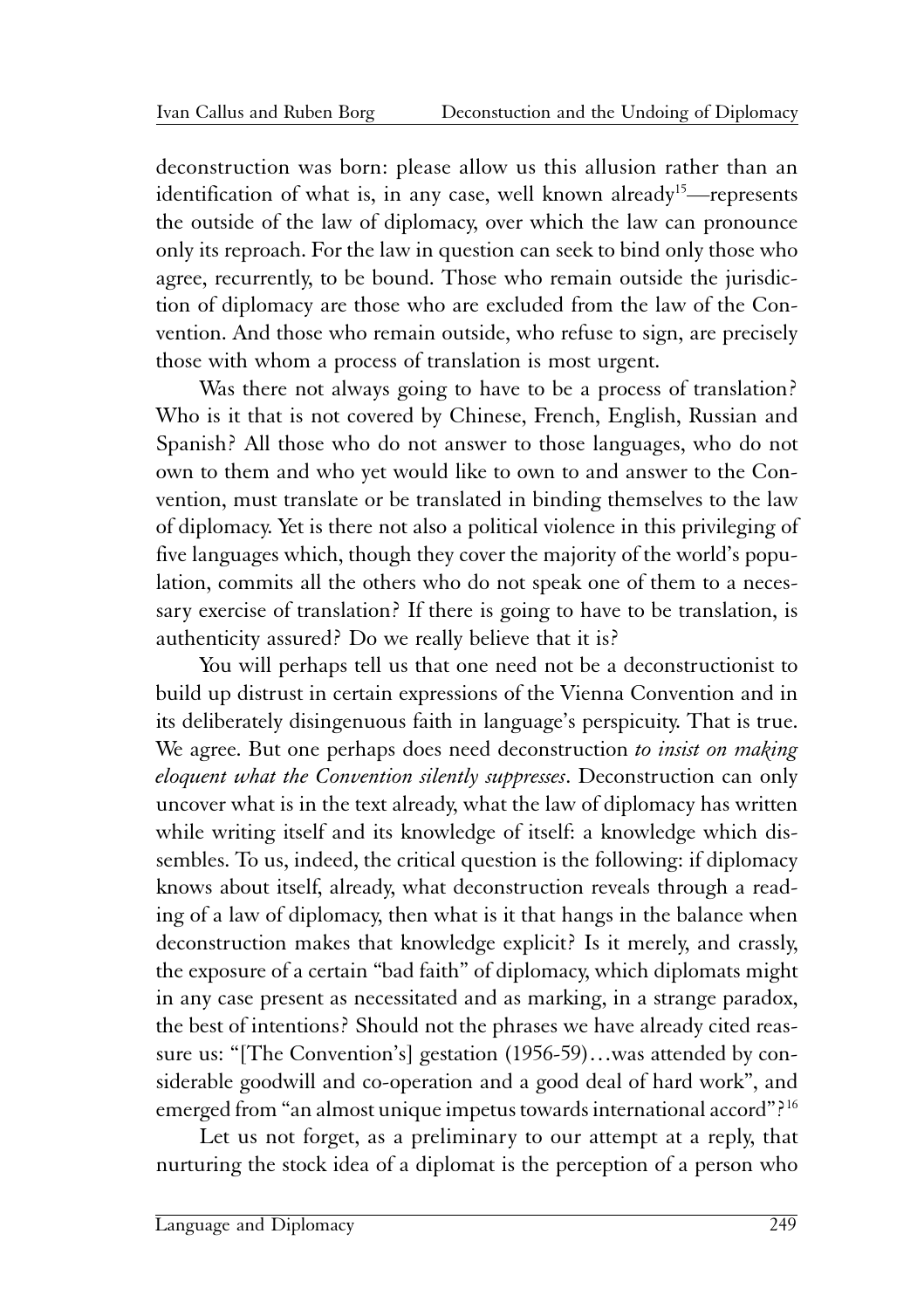is fluent in more than one language, and of one who is allowed to reside in and move between countries with a certain facility and in enjoyment of certain privileges. The diplomat, then, is a person who can move between languages and between states. S/he is, indeed, a person who by *definition* moves between different states of language. S/he is a figure who makes a dwelling in different political and linguistic states. Such a figure must be linguistically sophisticated, and quite as sophisticated as the language of deconstruction which, if it holds itself to any precept at all, binds itself to the imperative which derives from the emblematic French phrase *plus d'un langue*: "more than one language", but also "no more of one language".

Deconstructionist texts often work precisely through exploiting and deploying the connotative resources of more than one language. To a deconstructionist sensibility, indeed, there are probably few things quainter than the prospect of a multi-national assembly of diplomats twiddling their simultaneous translation sets to receive a flow of instantaneously translated languages. The assumption which makes simultaneous translation possible is that languages can unproblematically and totalisingly denote meaning in a one to one relationship with each other and with that which they purportedly designate. Coupled to this is a further assumption, namely that meaning is never compromised by being expressed in a language other to that within which it was originally uttered.

If diplomats are themselves so sophisticated, why is their sophistication so frequently suspended? The example we have just cited—diplomats' recourse to simultaneous translation—suggests to us a strategic suspension of their intuition of the complexity of language. For indeed, of diplomats' linguistic sophistication we have no doubt. We are sure that a number of participants at this conference will have anecdotal accounts of the trouble taken over the drafting into a document of a single word or phrase. Diplomats know only too well, at first hand and very often in all too direct a knowledge of the stakes, what can hang on the political and diplomatic class securing agreement over a sticking point whose dimension can be verbal as much as political.

No greater indication of diplomats' sophistication can be given than was given to us by the members of the Academy organising this conference. We will not be embarrassing them if we say this. When we first read the text of the Vienna Convention it was in an electronic format, the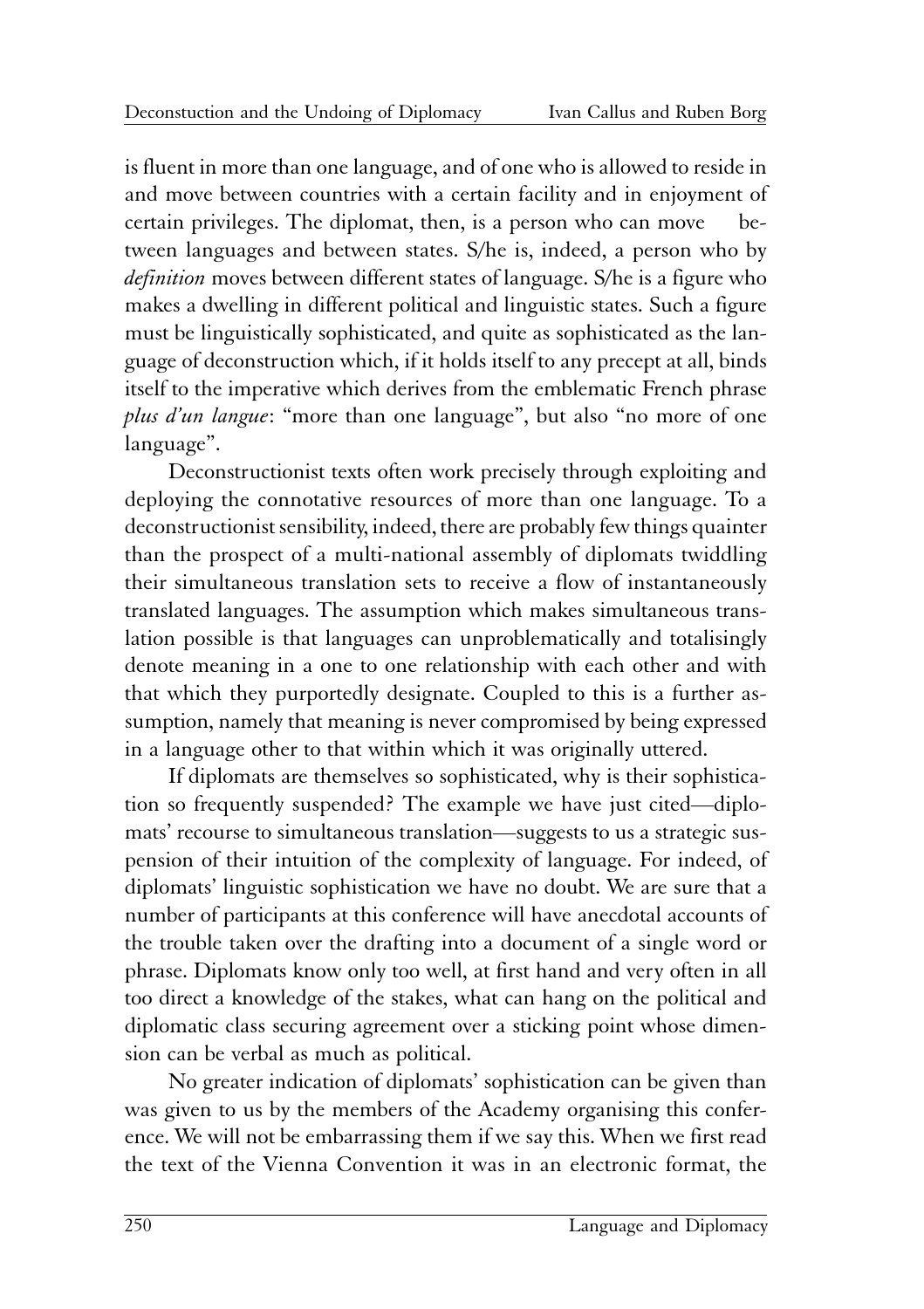existence of which they generously pointed out to us. The format can be downloaded from a website, where the text of the Convention is subjected to linguistic analysis by the staff and students at the academy. On this electronic text one can find at various points, in the form of question marks and open books (the icons chosen are not insignificant), cues to other web pages, where the ambiguity of diplomatic language—that same ambiguity whose presence "in 'international relations' is not to be imputed", according to Raymond Aron, "to the inadequacy of our concepts", but to "an integral part of reality itself" <sup>17</sup>—is pursued.

The question therefore restates itself: if the language of diplomacy is so sophisticated, and if diplomats are so aware of ambiguity and of the way in which language undoes itself, why does it appear that diplomacy appears sometimes so blind to the complexly elusive nature of language? Or is it, as all of us here know (let us not be coy), that diplomacy necessarily has to engage on occasion in a *strategic suspension of its linguistic sophistication*? In this respect, is it not significant that while the rest of the electronic text is tagged with question marks and open books, there is no icon at all to be found in the space stretching between the fateful Article 48 and the end of the text?

To spell things out: is it not significant that the absence of glosses is most visible where the text's presumed blindness to its own vulnerably sustaining strategies is glossed over by the professional diplomat? If one answers in the affirmative, it is assumed that the analysis of the document's rhetorical strategies can provide the reader with the most attendable testimony to the ideologies that govern and purpose its History. The question we'd like to ask, we would naturally want to ask language; but language, in the game of self-disclosure it plays, could make only a parody of its true self in its response. It is a given of poststructuralist myth that language signs as its own ghost-writer. Let us then agree that in order to interrogate the text itself as to the truth of this same assumption it is advisable to attend to its unstrategic silences, rather than to the strategy of what it states. And would not this be the role of deconstruction: bringing forth to visibility what diplomacy finds most discomfitingly deconstituting about itself, and thereby making all the more important in the tension arising from that exposure (as we suspected, you will recall, in the beginning of the paper), the re-inscription of diplomacy?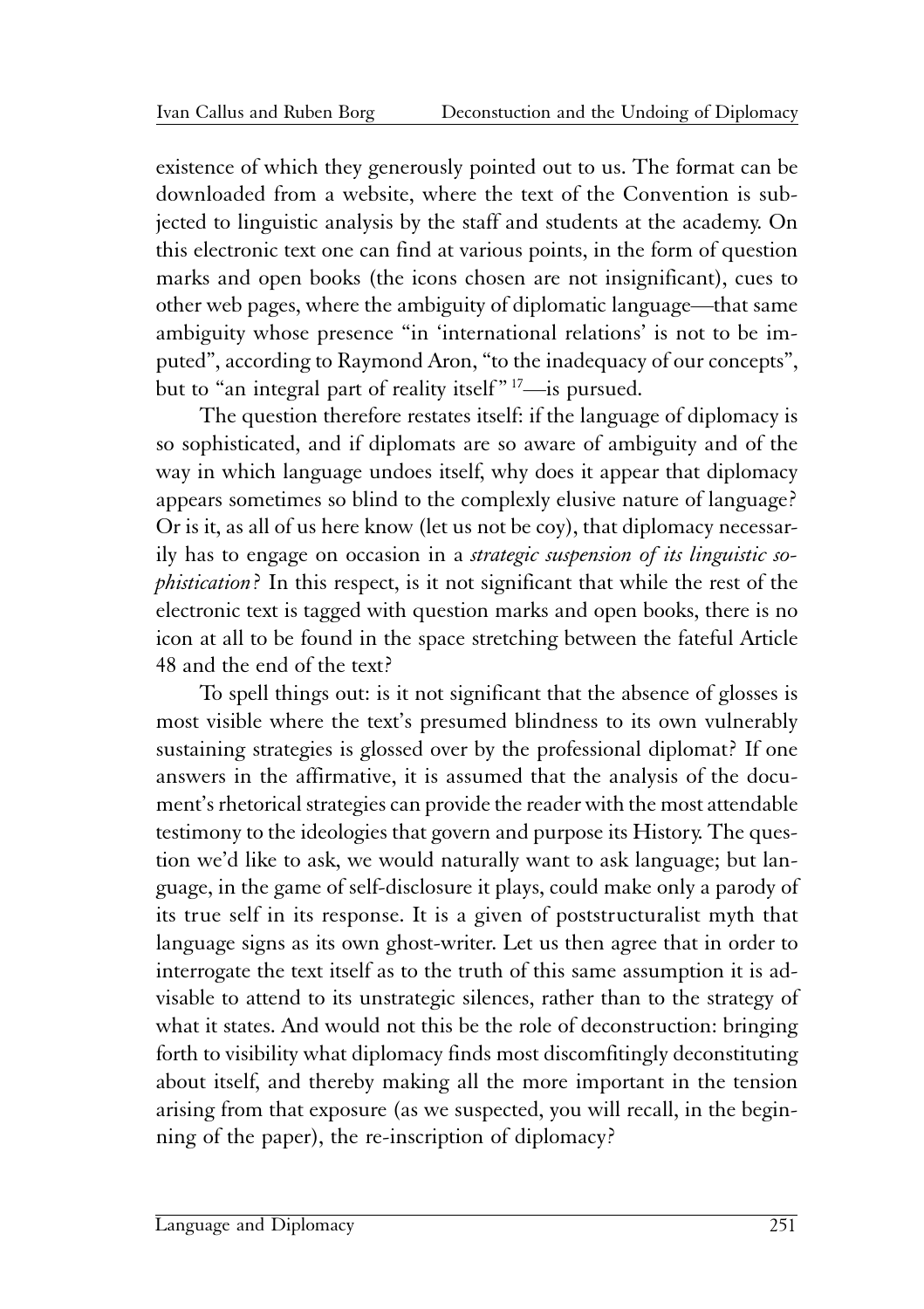It is all very well for you, you will probably tell us in response. We live in the real world, you will say, where decisions have to be taken, where diplomats' responsibility to language must be sacrificed to their responsibility to history. We understand, and we sympathise. The immediate pressures of a diplomatic crisis, away from the safety of conferences, have to be resolved through a use of language which is measured to the situation in hand. The law of the language of diplomacy, above all, has to regulate what in reality passes under the name of diplomacy. The difference between diplomacy and deconstruction, then, is the difference between practice and theory: between the constraints faced and smoothed by the pragmatist and the aporias agonised over by the philosopher (let us not forget that, among other things, deconstruction represents to some extent a philosophy of language).

Again, we agree. But that is not all. We are not so sure that the responsibilities to history and to language are so easily divorced. We shall give only one example in support of this view, and that will concern the issue of *persona non grata*, of the diplomatic personnel who, because they fail to abide by the law of diplomacy (or because the receiving State fails to), end up expelled or refused entry by the receiving State. Such people find themselves outside the law of the Convention. Here, in confirmation, is the Convention's Article 9:

> The receiving State may at any time and without having to explain its decision, notify the sending State that the head of the mission or any member of the diplomatic staff of the mission is persona non grata or that any member of the staff of the mission is not acceptable. In any such case, the sending State shall, as appropriate, either recall the person concerned or terminate his functions with the mission. A person may be declared non grata or not acceptable before arriving in the territory of the receiving State.

This, of course, would spell the defeat of what the Convention seeks to regulate. By definition, it places itself outside the Convention. The Convention therefore internalises the possibility of its outside, and of the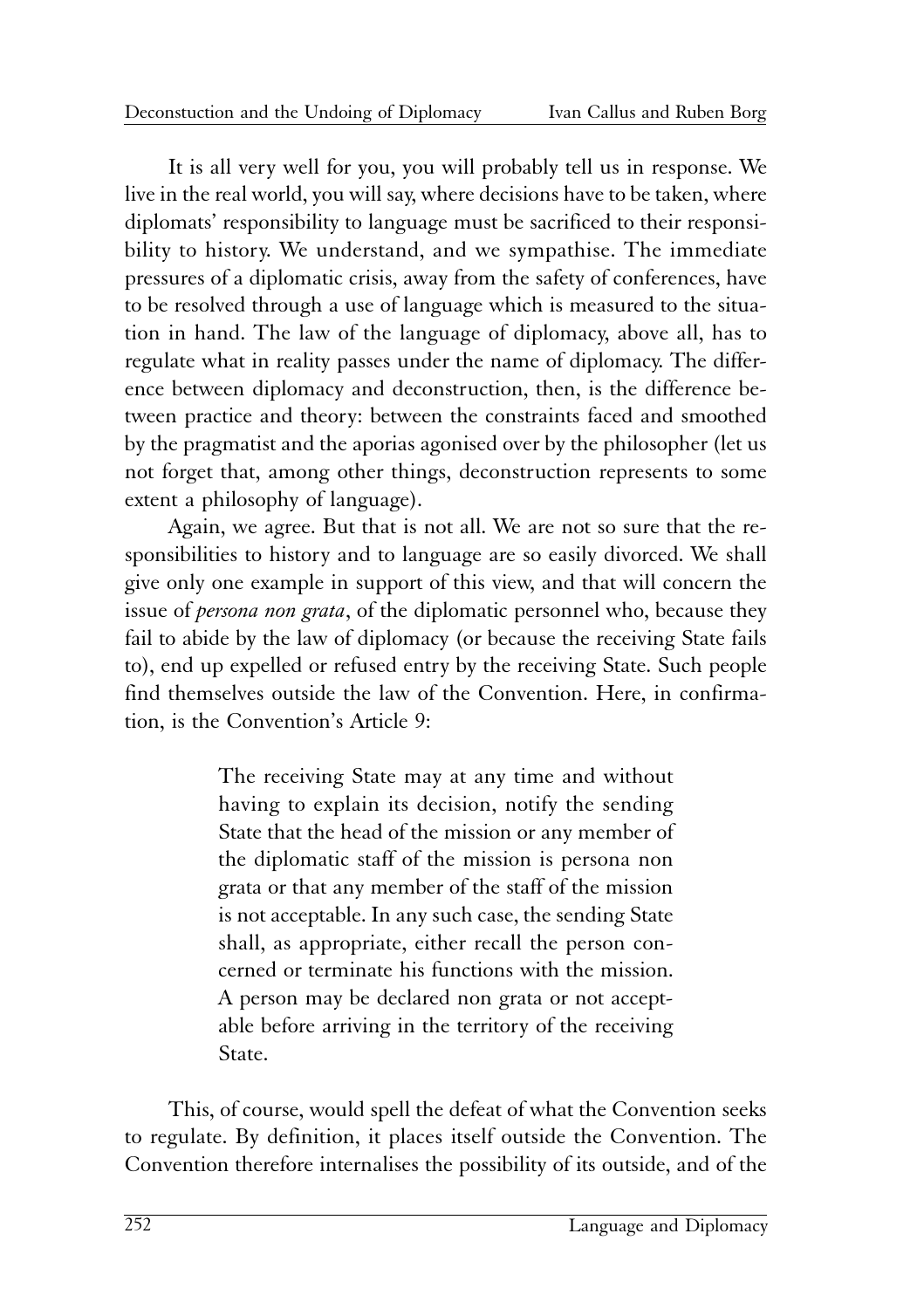unpredictability and unaccountability of that outside: "at any time and without having to explain its decision".

The outside need not be explained then, nor need it be phrased within language.

But what of that instance of history—and language—which might seek cover under the roof of the diplomatic language of the Convention, *from the outside*, however exceptional that instance may be? Deconstruction, as the discourse of "the logic of parergonality" which is sceptical about the integrity of frames, of the integrity of the margins between inside and outside, will not be surprised that the Convention has no terms for what might seek to penetrate it. Here, in illustration, is a telling remark *by a diplomat* about the Convention's incapacity to come to terms with its outside:

> The inviolability of the premises of a diplomatic mission has traditionally rendered them liable to be sought as a place of refuge. The question of the existence and validity of this right of asylum from political persecution (it is not normally applicable in ordinary criminal cases) remains dormant for long periods, only to be the subject of acrimonious discussion from time to time. In Europe the practice is nearly extinct. It is a situation that can, in the end, be resolved only by negotiation, *if only because the Vienna Convention on Diplomatic Relations, whilst ensuring the inviolability of the premises of a diplomatic mission (and thus of those within it) makes no provision for the departure under safe conduct of any person not covered by the Convention* [emphasis added].18

The Convention (being that which preserves boundaries, which regulates the traversal of State upon State, but which paradoxically needs to believe that meaning is equivalent to itself and self-identical across languages) does not provide for what is outside it or for what might yet appeal to the law of diplomacy. The situation needs, in such a situation, another board of appeal—our source mentions, as a possibility, the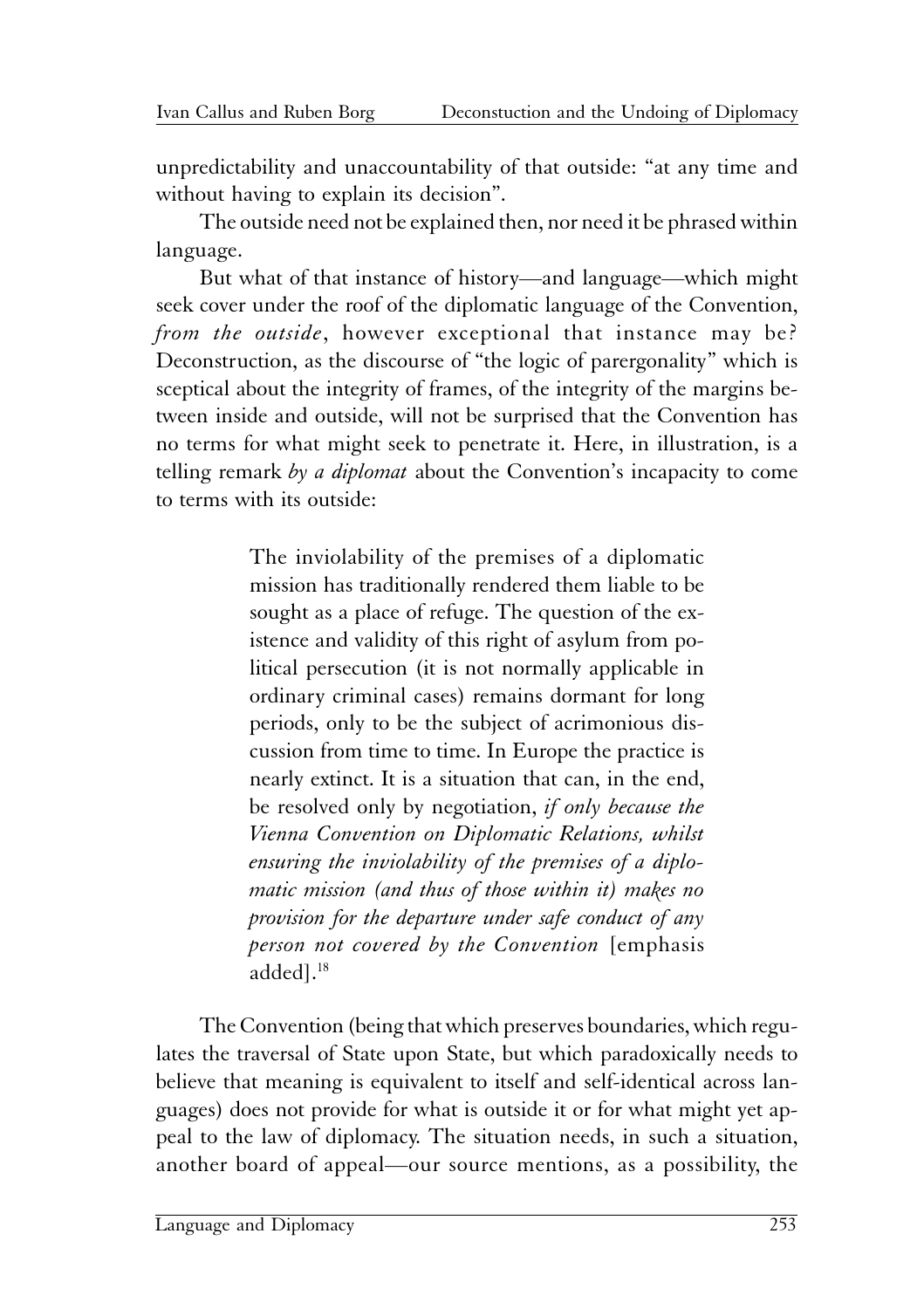Convention on Diplomatic Asylum drawn up by the Tenth Inter-American Conference of Caracas in 1954.19

This referral (which would also be a deferral) to a non-European situation is not accidental. Are we are not told also, by our source, that a situation like the one above is "nearly extinct" in Europe: as if that were reassuring, as if that keeps us in Europe as in the home of a perfectly well-ordered diplomacy. Is such sanguinity not misplaced?

Let us explain why such sanguinity in the terms of the Convention, and in the primacy of Europe's ratification of those terms, is misplaced. We do that by enjoining you not to forget the determinism, in all this, which is exerted by the city of Vienna. Vienna is the city where the law of diplomacy under discussion was launched. It is, for diplomacy's law, a home. Vienna is also, however, even as we speak and as you will know much more fully than we would presume to do, the city which places itself outside the *oikos* of diplomacy. It is presently one of the homes of diplomacy which is estranged from itself, which is estranging others, and which is estranged by others. History—we couldn't agree with you more always foists, unpredictably—for who could have seen this coming, or returning (is it not the prospect of a certain return of and from Europe's past which is most worrying about all this?)—the outside of the law of diplomacy upon itself. Vienna, by placing itself outside the fold of diplomacy—let us not bandy words, for the moment, over "who started it"<sup>20</sup> forces the law of diplomacy, to which the city lends its name, to fold back upon itself and consider how the outside might irrupt on the apparently inviolable inside, and to do so in a manner which was always already possible, which was always already inscribed in the law of diplomacy and indeed in diplomacy itself. For does not *diploun*, the Greek word from which diplomacy is derived, script this in advance? Listen to the past of diplomacy, which continues to dictate its present and future, and which predisposes it, as we shall show, to the counter-identification with deconstruction:

> [*Diplomacy*] is derived from the Greek verb "diploun" meaning "to fold." In the days of the Roman Empire all passports, passes along imperial roads and way-bills were stamped on double metal plates, folded and sewn together in a particular man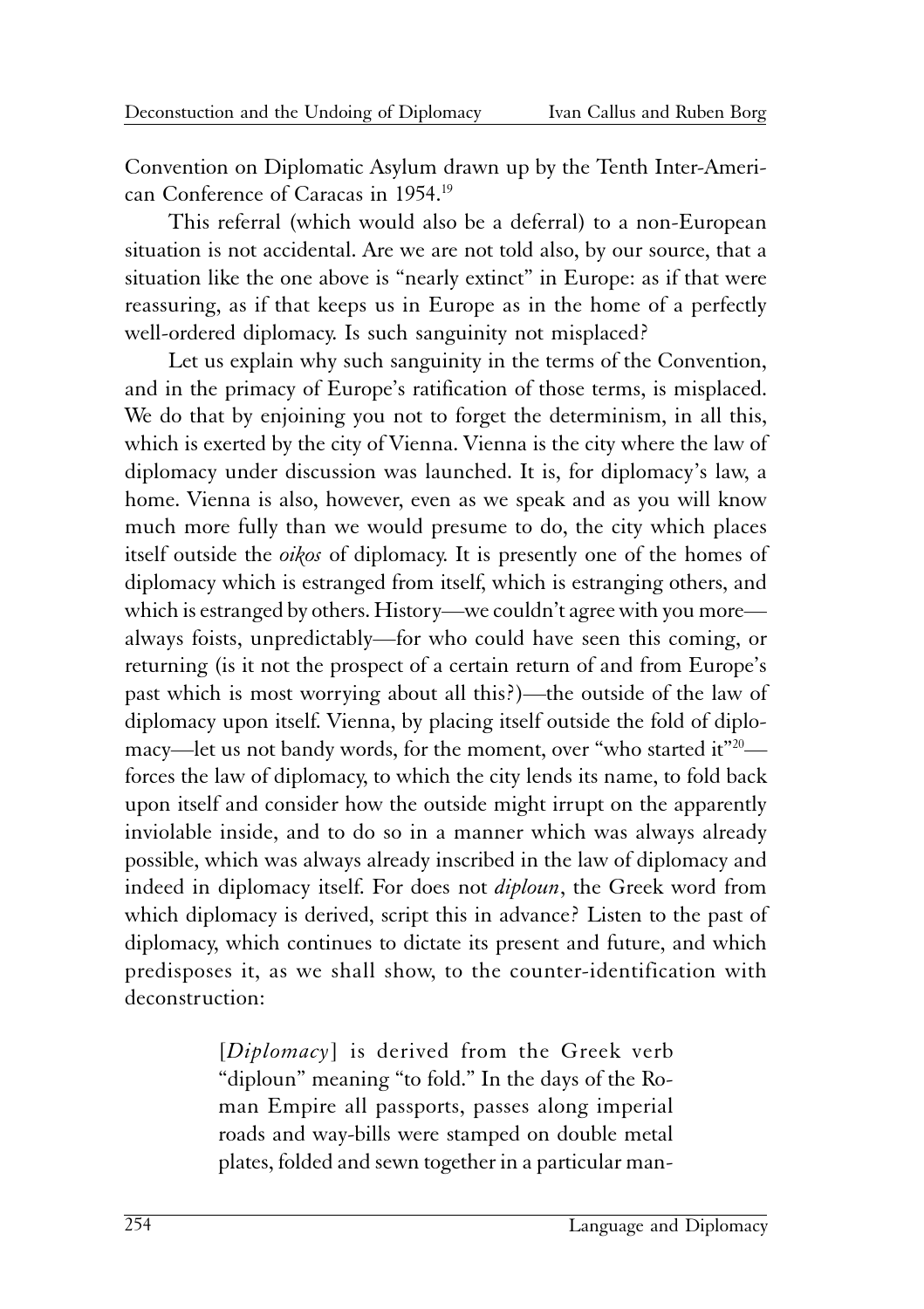ner. These metal passes were called "diplomas." At a later date this word "diploma" was extended to cover other and less metallic official documents, especially those conferring privileges or embodying arrangements with foreign communities or tribes.<sup>21</sup>

There is a strange fatedness in all this. For diplomacy, the discourse of the fold, is here being undone by deconstruction, a discourse which has always, in ways too complex to rehearse here, insisted on the *pli* within language.<sup>22</sup> Diplomacy and deconstruction: both are languages of the fold, which return upon themselves to undo themselves and each other in the game of counter-identification we have been pursuing all along. If, as we think, diplomacy is undone by deconstruction (by a discourse which can become *non grata* because, like an agent provocateur, it sometimes takes up residence within the spaces of the other's discourse in order to subvert the poise of those spaces) it is because it is made to go back upon itself, and discover that what was its outside can always be made to turn upon the inside, that the outside—the unthinkable of diplomacy which the law seeks to expel or at least regulate—can always, as it has done at Vienna (the very home of diplomacy's law) penetrate what was seemingly impregnable. Diplomacy's undoing by deconstruction is therefore a folding of diplomacy upon itself, a forcing of diplomacy to understand that its greatest responsibility would lie in facing up, in the name of both practice *and* theory, to what it already knows when it affects not to know. Theory would, thereby, have shown practice what was in theory always possible: deconstruction, discounted as lacking in pragmatism because it is, by definition, theoretical, is always liable to return to haunt (diplomatic) practice with the threat of a possibility, hitherto thought merely theoretical, that suddenly becomes all too actual.

In the process, however, deconstruction is in no position to affect smugness, or an independence from diplomacy. Diplomacy is what once saved it in an all too pragmatic situation.<sup>23</sup> Diplomacy is what it has crossed (in all senses of that word) when considering the monolingualism of that diplomatic other from whom, after all this, it must expect a response.<sup>24</sup> Diplomacy, above all, is a discourse of folds and postal relays, of encounters with the alterity within language which threatens to compel the same moment of recognition and counter-recognition that deconstruction itself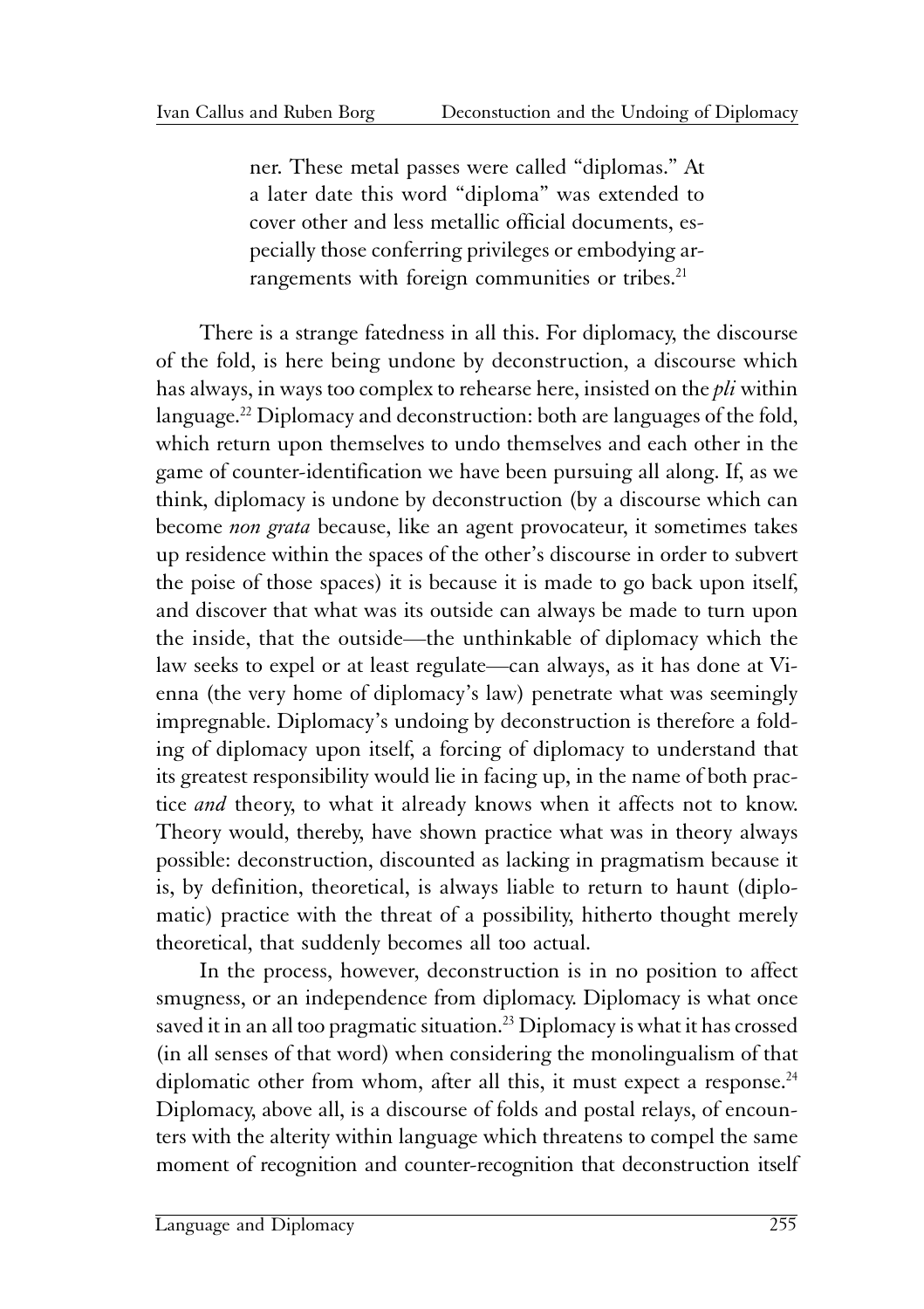found in another discourse which found its home in Vienna: psychoanalysis.25 For Vienna, it is as well to recall, also witnessed the inauguration of the discipline of psychoanalysis. Psychoanalysis is based on the rememoration within speech of a past which continues to exert a dislocating influence upon the present: a discipline which discerns within the speaking subject's division from itself the unrealisable desire of a wholeness that would be both originary and promised.<sup>26</sup> It is fitting, we cannot help thinking, that diplomacy in its establishment of its law found itself at Vienna, and discovered in this geographical coincidence with psychoanalysis the illusion of a unitary and regulated wholeness. It forever discovers, there, that its being exceeds what the law foresees.

Psychoanalysis, like deconstruction, could have told it in advance that that might happen, and *avant la lettre*: before the letter of the law. The explanation of this relation of antecedence concerns time, and it is time which compels us to say that the explanation would need to be the subject of another conference, where in our consideration of these three discourses—diplomacy, deconstruction, and psychoanalysis, all uncannily centred on *la politique de l'autruiche*27—we would not only have been speaking about language, diplomatically.

### ENDNOTES

- 1 The ambiguity of the word *assumed* is significant. *Assumed* can mean to *take as read* and to *take on*; both meanings are in play here.
- 2 Christopher Norris, *Deconstruction: Theory and Practice*, rev. ed. (London: Routledge, 1991). To anticipate: what we will undertake to do in this paper is to indicate that the word *philosophy* in the quotation is substitutable by the word *diplomacy*. We would ask you, particularly, to attend in what follows to the echoes of "self-authenticating", "blindspots" and "rhetorical strategies".
- 3 The sense of *ruin* is foregrounded in dictionary definitions of a second meaning of *undo*: see in particular the entry for *undo* in that definitive lexicographic arbiter, the *Oxford English Dictionary*.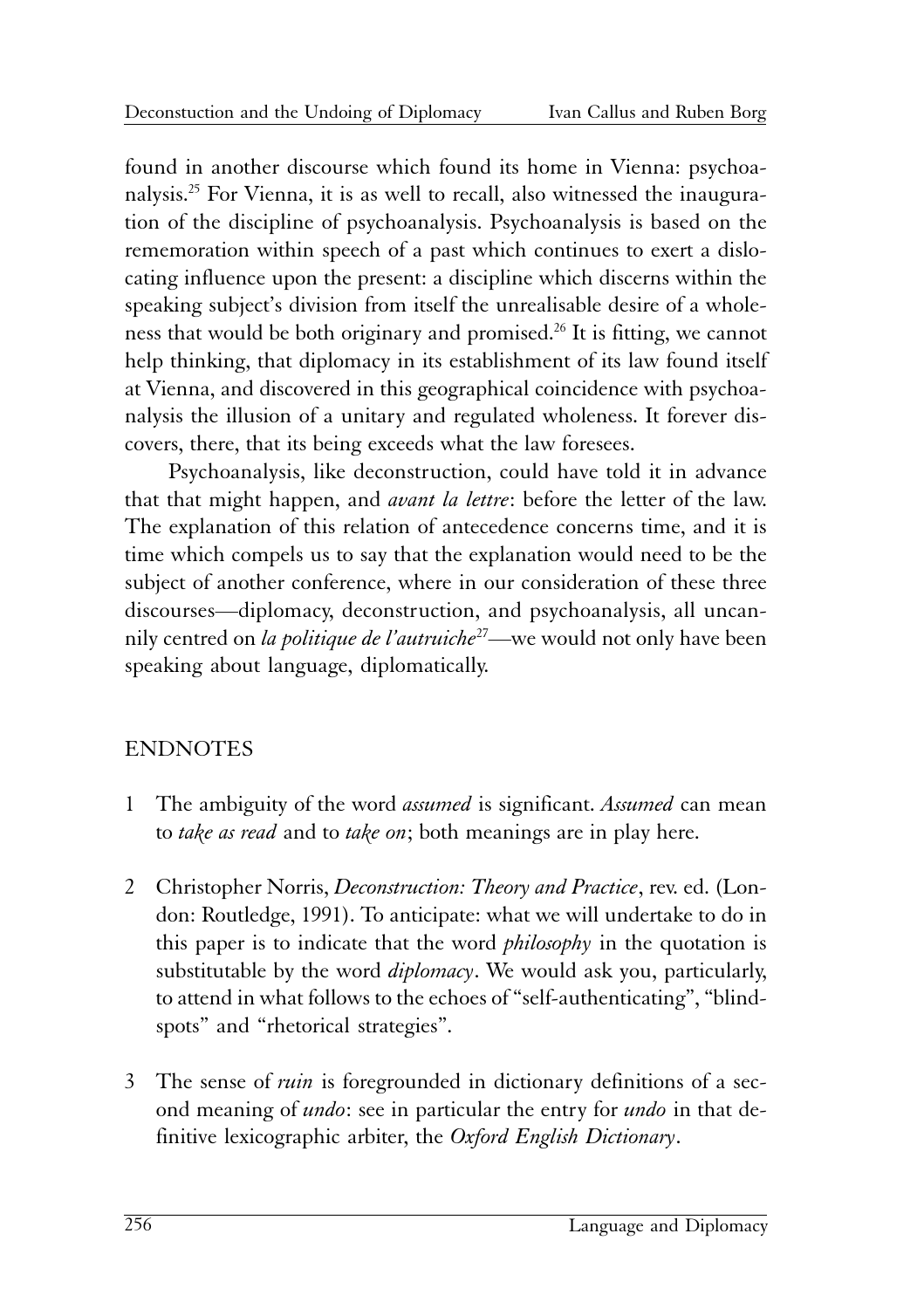- 4 Consider, as an extreme example of this, the following sentence in the first paragraph to a deconstructionist text: "I am addressing you, am I not?"—Jacques Derrida, *Politics of Friendship*, trans. George Collins (London: Verso, 1997), 1.
- 5 It might be objected that any mode of literary criticism can inhabit a text in this way. There is, however, a qualitative difference in deconstruction: one too complex to develop here, but which has to do with a play of citation peculiar to deconstruction—and therefore of speaking the language of the text in a manner analogous to that whereby diplomats speak the language of the place they professionally inhabit. Concerning the importance of citation as a deconstructionist resource, see Claudine Sartiliot, *Citation and Modernity: Derrida, Joyce and Brecht* (Norman and London: University of Oklahoma Press, 1993).
- 6 We shall not go so far, in imitation of a certain notorious statement within deconstruction which holds that "deconstruction is justice", as to say that "deconstruction is diplomacy".
- 7 For examples of how and why deconstruction is as much suspected as it is applauded, see Niall Lucy, *Debating Derrida* (Carlton: Melbourne University Press, 1995).
- 8 Jacques Derrida, "Between Brackets I," in *Points…: Interviews, 1974- 1994*, ed. Elisabeth Weber, trans. Peggy Kamuf and others (Stanford: Stanford University Press, 1995), 19.
- 9 Charles J. Lewis, *State and Diplomatic Immunity*, 3rd ed. (London: Lloyd's of London Press, 1990), 127.
- 10 R. G. Feltham, *Diplomatic Handbook*, 6th ed. (Longman: London, 1993), 41.
- 11 The links, vested within etymology, of diplomacy and archivisation are spelt out in Harold Nicholson, *Diplomacy*, 3rd ed. (Oxford: Oxford University Press, 1969), 12: "The expression 'diplomacy' was thus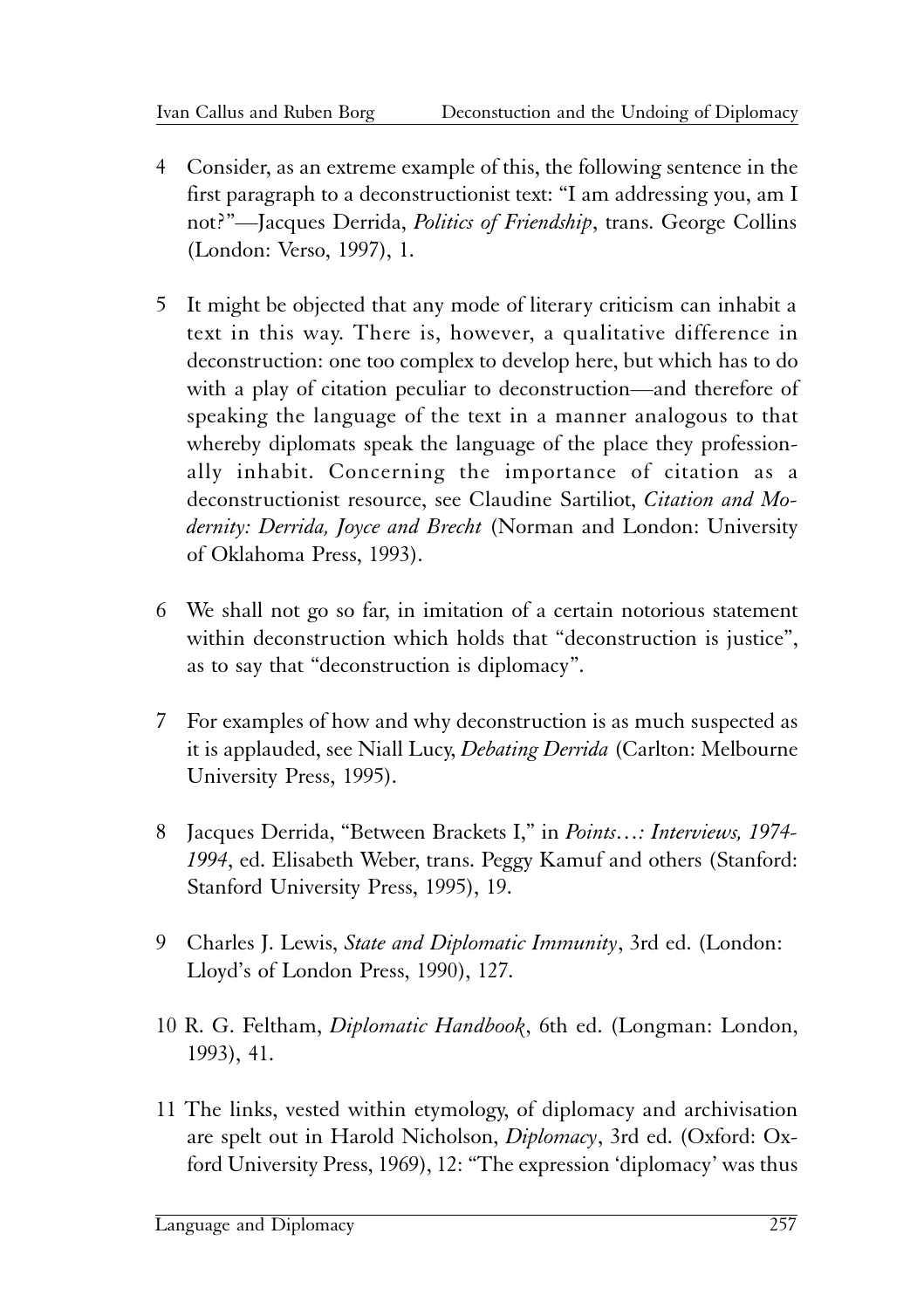for many years associated in men's minds with the preservation of archives, the analysis of past treaties and the study of the history of international negotiations."

- 12 Jean-François Lyotard, *The Differend: Phrases in Dispute*, trans. Georges van denAbbeele (Minneapolis: University of Minnesota Press, 1988), xi.
- 13 There is much, within deconstruction, on the logic and politics of signatures which could be applied to the practice of ratification, but that would require another paper and will have to be deferred to another context. For an indication of what is at stake, see Jacques Derrida, *Limited Inc*, ed. Gerald Graff, trans. Samuel Weber and Jeffrey Mehlman, 2nd ed. (Evanston, IL: Northwestern University Press, 1989).
- 14 For a discussion of this, see Michael A. Naas, "Introduction: For Example," in Jacques Derrida, *The Other Heading: Reflections on Today's Europe*, trans. Pascale-Anne Brault and Michael B. Naas (Bloomington: Indiana University Press, 1992), vii-lix.
- 15 For Derrida's account of his experiences in the country in which he was born, see the essay "Circumfession" in Geoffrey Bennington and Jacques Derrida, *Jacques Derrida*, trans. Geoffrey Bennington (Chicago, IL and London: University of Chicago Press, 1993).
- 16 Lewis, *State and Diplomatic Immunity*, 127.
- 17 Quoted in James der Derian, *On Diplomacy: A Genealogy of Western Estrangement* (Oxford: Blackwell, 1987), 14.
- 18 Feltham, *Diplomatic Handbook*, 130.
- 19 Ibid.
- 20 The question "who started it" is used in a double sense here, to refer to a gambit used (perhaps *over*-used) in diplomatic wrangles concering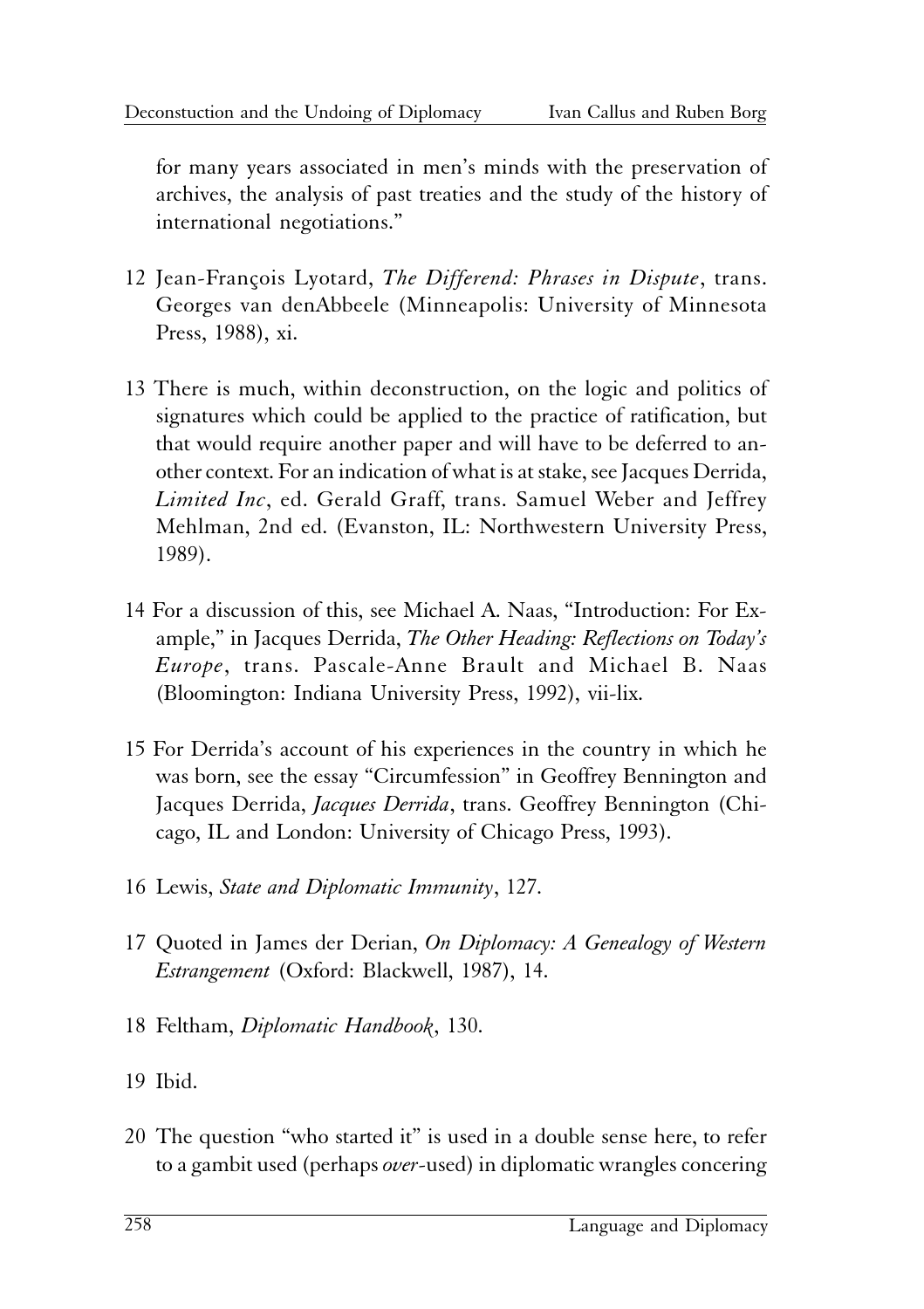the present crisis diplomatic and political involving Vienna, but also in allusion to the deployments of the phrase in a number of poststructuralist texts. See, particularly, Jean-Luc Nancy and Philippe Lacoue-Labarthe, *The Title of the Letter: A Reading of Lacan*, trans. François Raffoul and David Pettigrew (Albany: State University of New York Press, 1992).

- 21 Nicolson, *Diplomacy*, 11.
- 22 See, in evidence, Jacques Derrida, "Unsealing ('the old new language'),"*Points…: Interviews*, 115-31, and also Jacques Derrida, "The Law of Genre," *Acts of Literature*, ed. Derek Attridge (London: Routledge, 1992), 221-52. The latter essay, in particular, speaks of a relation of "chiasmatic invagination" which we believe also implicates the discourses of diplomacy and deconstruction. Our essay, in the space available to it, can only hint at that relation, which we shall in future be exploring elsewhere.
- 23 We refer to the well-known occasion when diplomatic intervention helped to resolve an unpleasant situation in the former Czechoslovakia, in which deconstruction's iconic figure was framed (a word which embeds a suggestive irony) through the planting of drugs in his luggage.
- 24 *The Monolingualism of the Other; or, The Prosthesis of Origin* is the title of a book by Derrida (the English translation, by Patrick Mensah, was published by Stanford University Press in 1998) which speaks of the drama of being—always—outside, and above all of being exiled from a *propriety* of language such that one is compelled to say, in the most memorable and emblematic sentences in the book, "I only have one language; it is not mine" (1), and, also, to consider two propositions about language: "We only ever speak one language—or rather one idiom only"; "We never speak only one language—or rather there is no pure idiom." (8) The implications for our argument are too evident for us to need to spell them out.